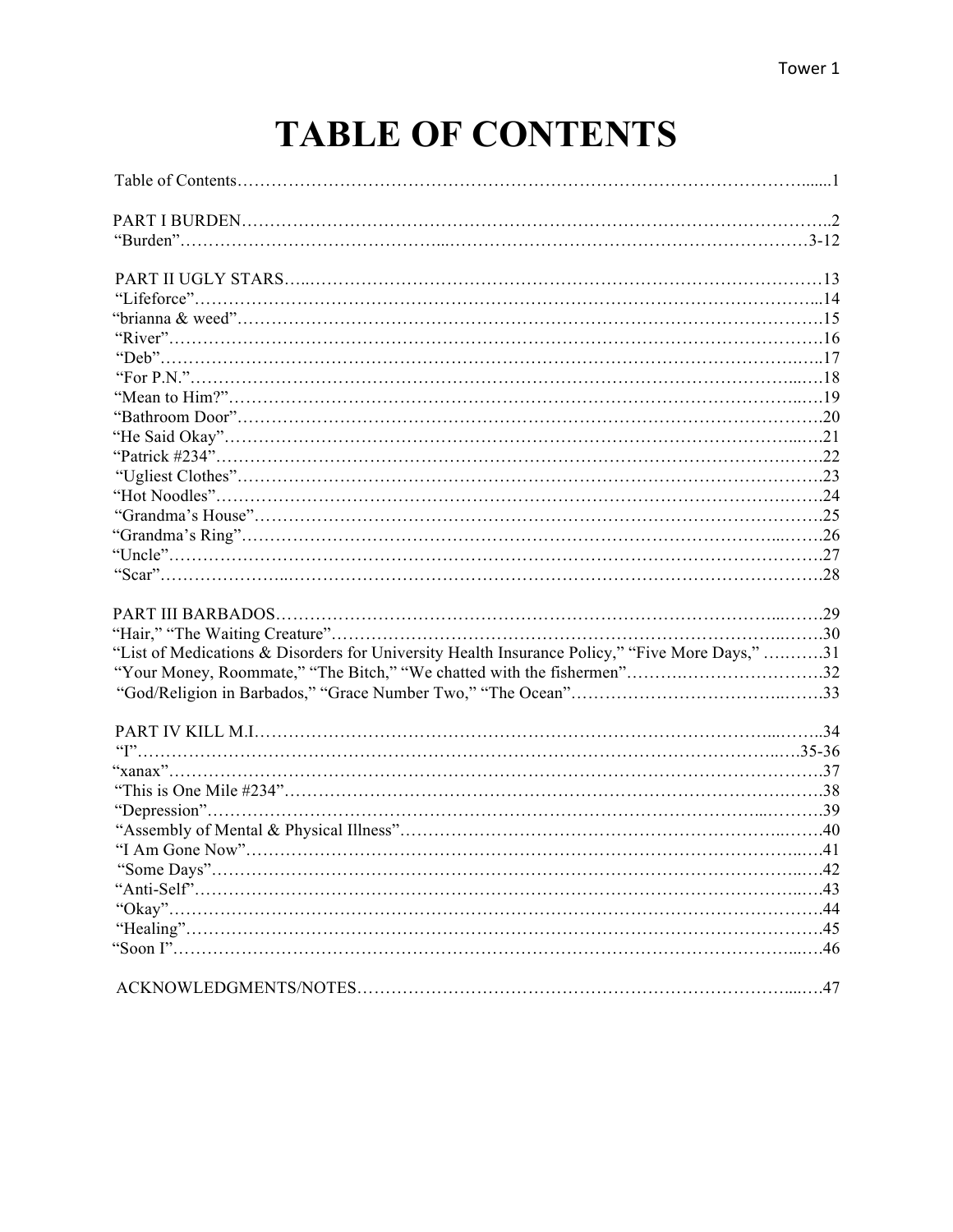## **PART I: BURDEN**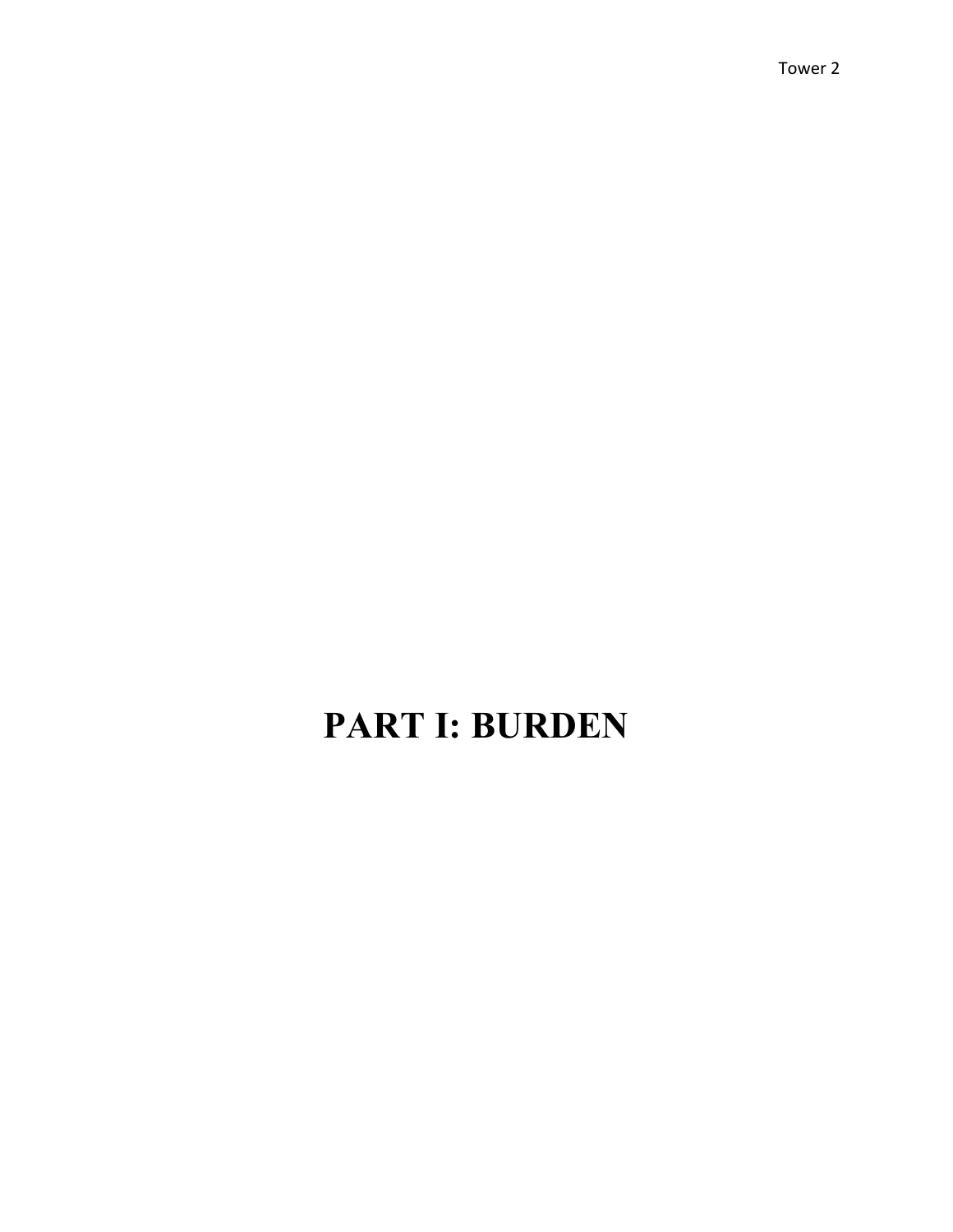#### **Burden**

**I.**

When I found out you had cancer, I thought I cared.

We walked around Savers , and I shopped with you ,

thinking : *this will be the last time I buy winter clothes with you .*

Trying on hats, scarves, and used white laced shirts.

You didn't want treatments then.

You didn't want me or my brother, didn't care enough to stay alive.

You had a choice at life and chose no.

We had to convince a five-year-old in your fifty -five -year -old's body

to finally say *yes* .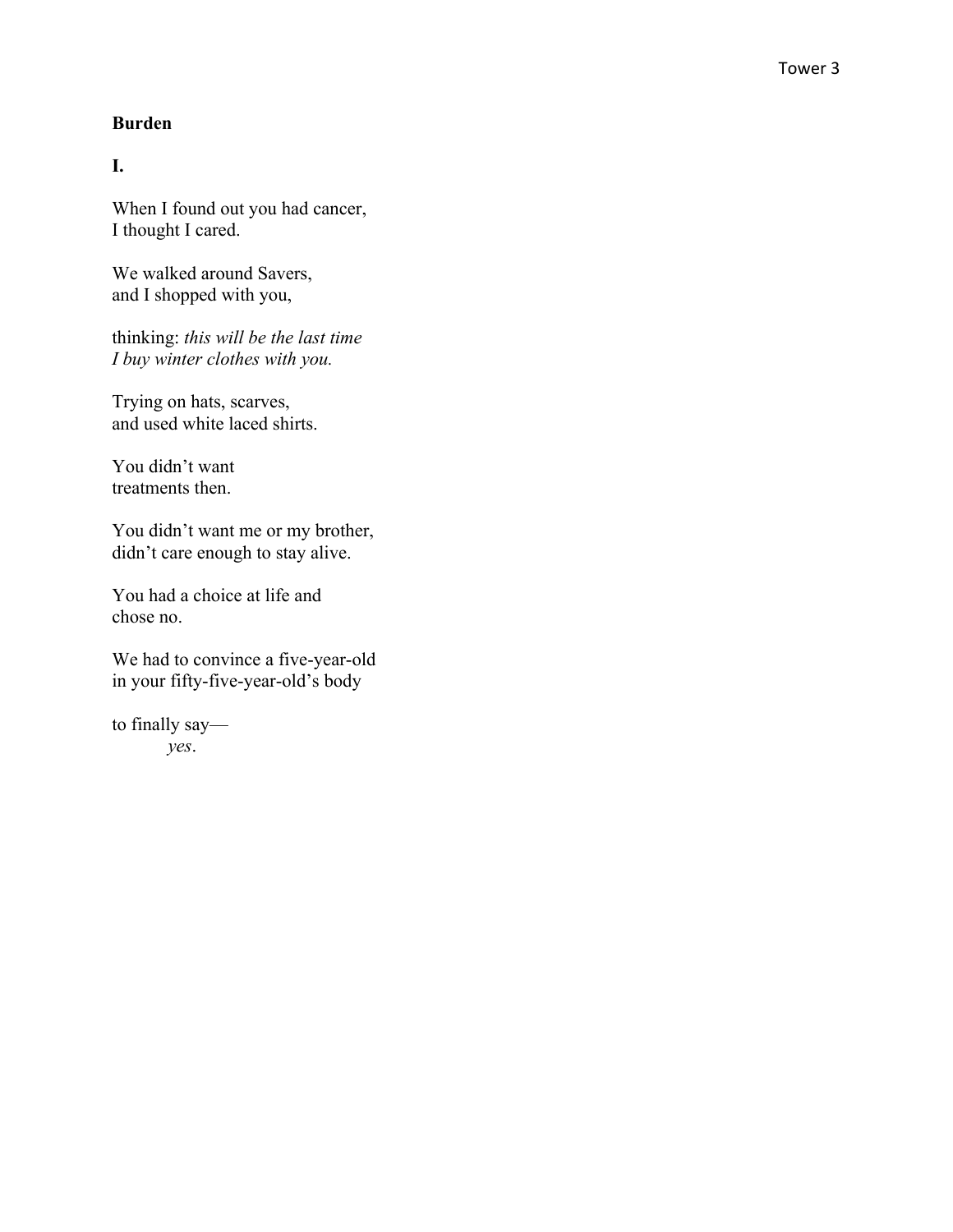### **II.**

Sourdough bread rots in the kitchen while I stand patiently waiting

for a hello or a goodbye. She steeps in garbage. I don't

want to be writing this poem, I don't want to be writing anything

at all. She smells like cancer, reeks of it. Won't call her doctor to

get treatment. Won't call her doctor to figure out how long she has.

Wheat bread sits fresh in the kitchen. It has a week until it rots.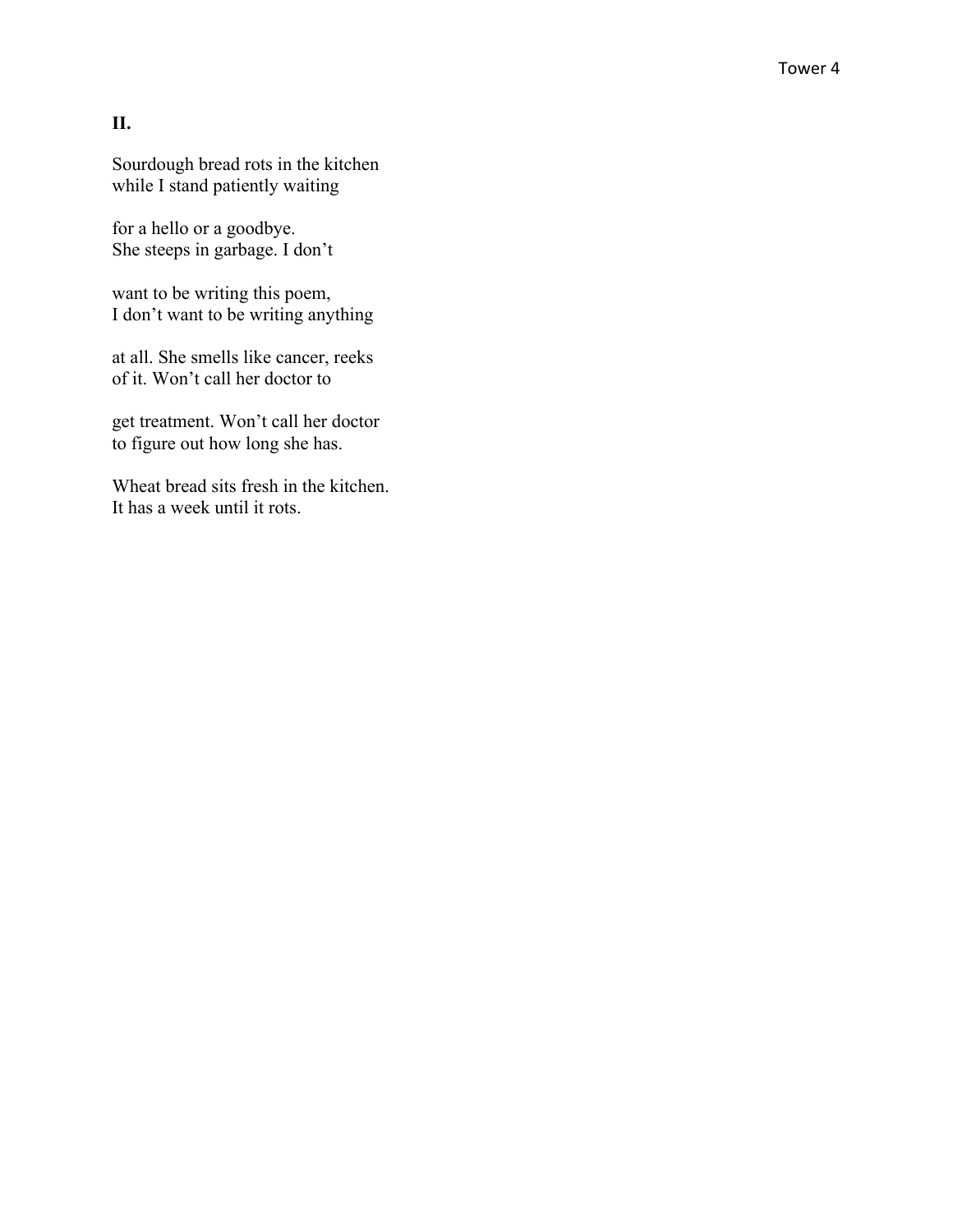#### **III.**

She doesn't know how many treatments she has left until she's fully healed.

"I can't do these treatments no more."

She slips away from her bone cancer she gnaws at the bracelet I gave her that one Sunday morning (\$15 at an over priced healing shop ) . And of course she pretends it doesn't really heal.

The bracelet's from ancient Tibet ("or at least the shop says it is") and it's rounded like her belly still is from when she had cancer the first time just after I was born.

Her bone cancer slips away from her, as well, because it doesn't want to be around her red bipolar.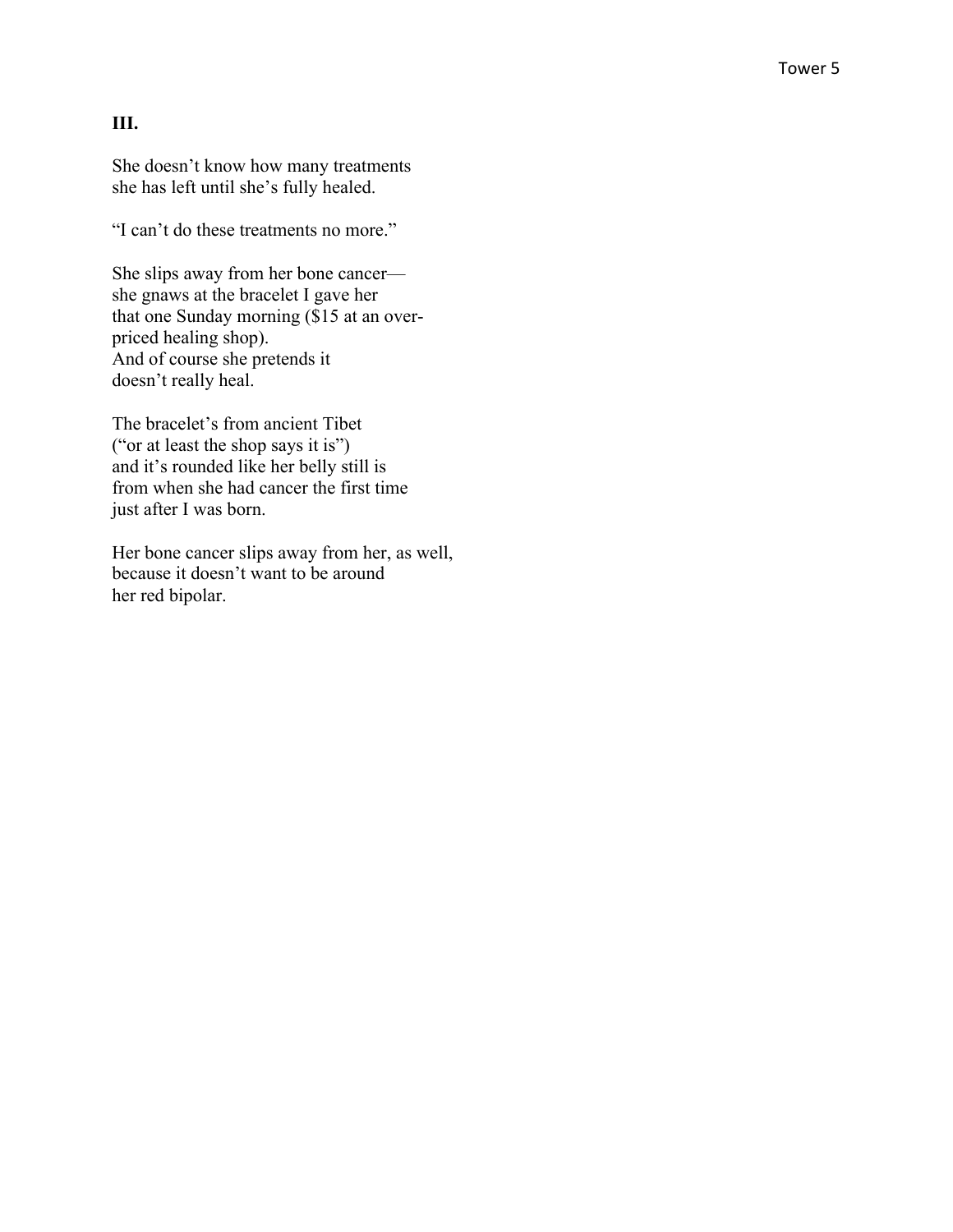### **IV.**

Mom's bipolar is like a watermelon. Slice it open and red, red, red.

*Remember when she yelled at her daughter for hours over using too much counter space?*

She doesn't know how to control it, or so she tells me, and everyone else,

so the doctors won't prescribe her new medication (she doesn't want them), her life

won't improve, her favorite color will always be

telling other people: *I can't help it, it's my disease.*

Shouldn't you be focusing more on your cancer,

eating away at what keeps your flesh from rotting?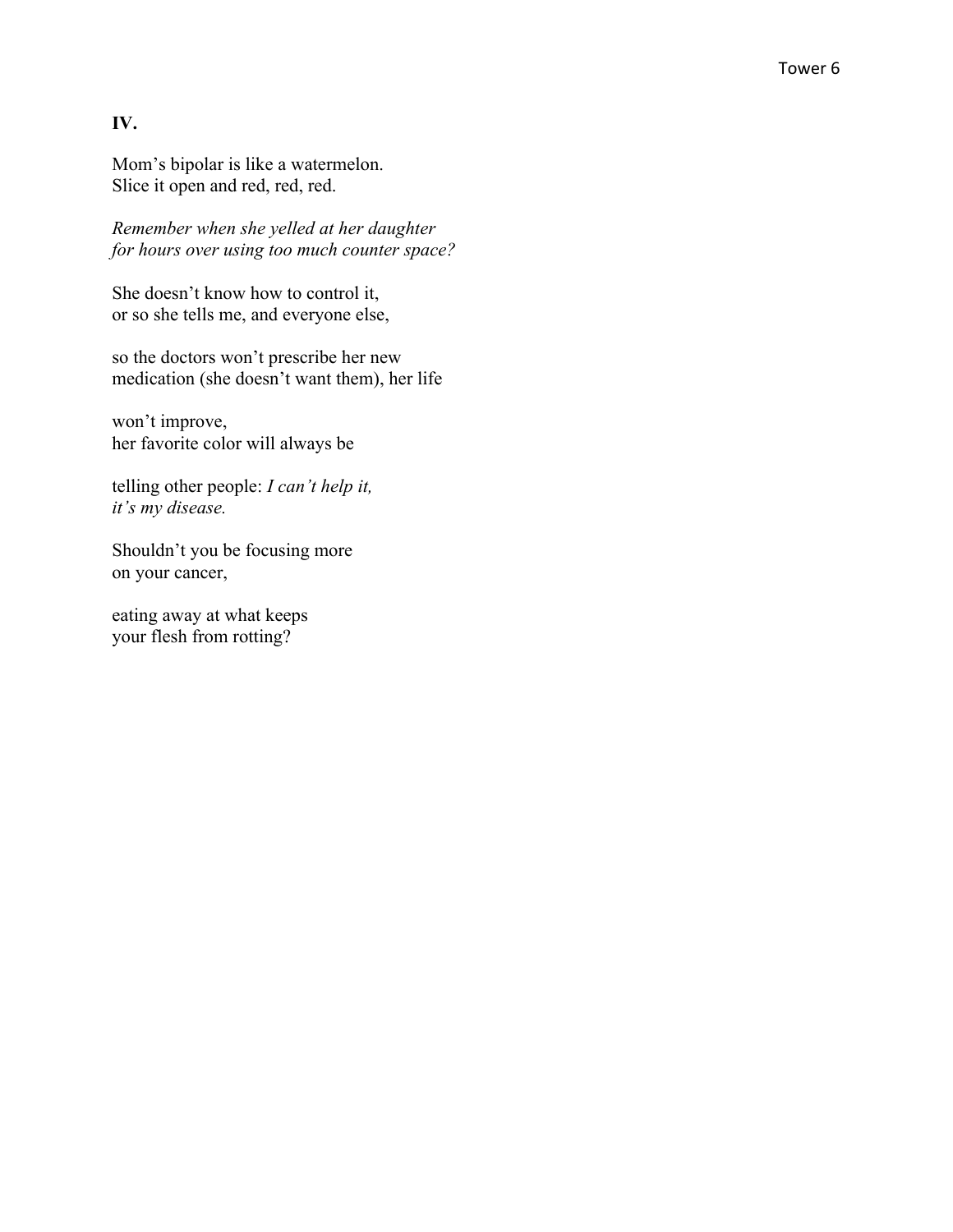**V.**

I'll do anything you say if you say it with your hands. - Taylor Swift, "Treacherous"

Mom's favorite color is yelling for an hour after the fight has ended.

In my mind, I take my knife and stab, stab, stab. She takes her words and screams, screams, yells.

I ask her to stop.

She won't.

I go out of the room, hold out my fist, tell her *stop .*

She grabs me . *Won't let go , never let go .*

Pushes me to the ground.

I bleed. I have a gash on my lower back.

Mom's bipolar is like a watermelon. Slice it open and red, red, red.

My schizoaffective/bipolar is like hers, or, maybe, it's worse?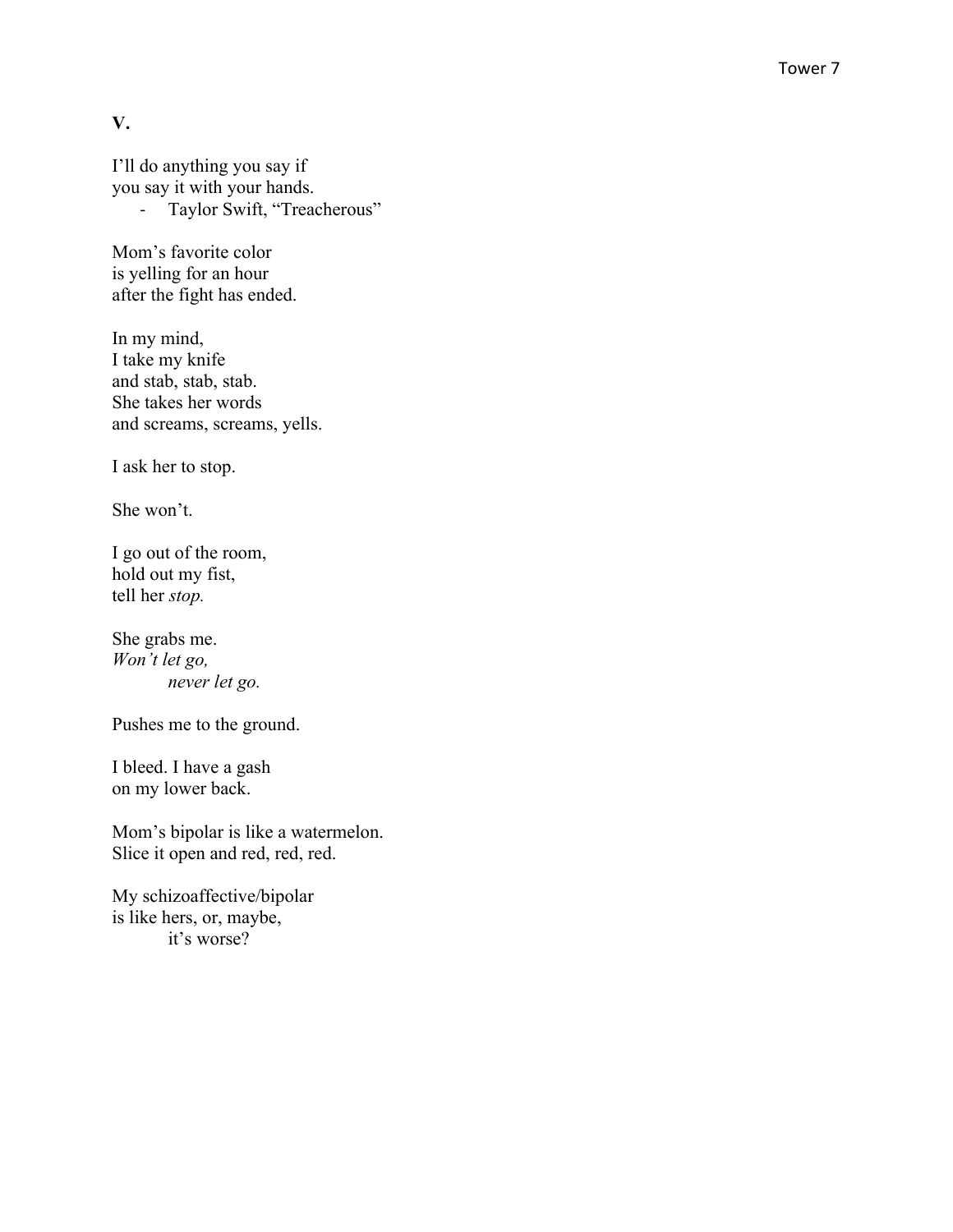## **VI.**

Oh, disgruntled bone , I call to you, ask

if you will get better. I merge with you,

become one with you, take your bone cancer

into me, become cancer itself, become a red dot

on a useless bone. Oh, disgruntled bone,

will you follow me into the mental nothingness ?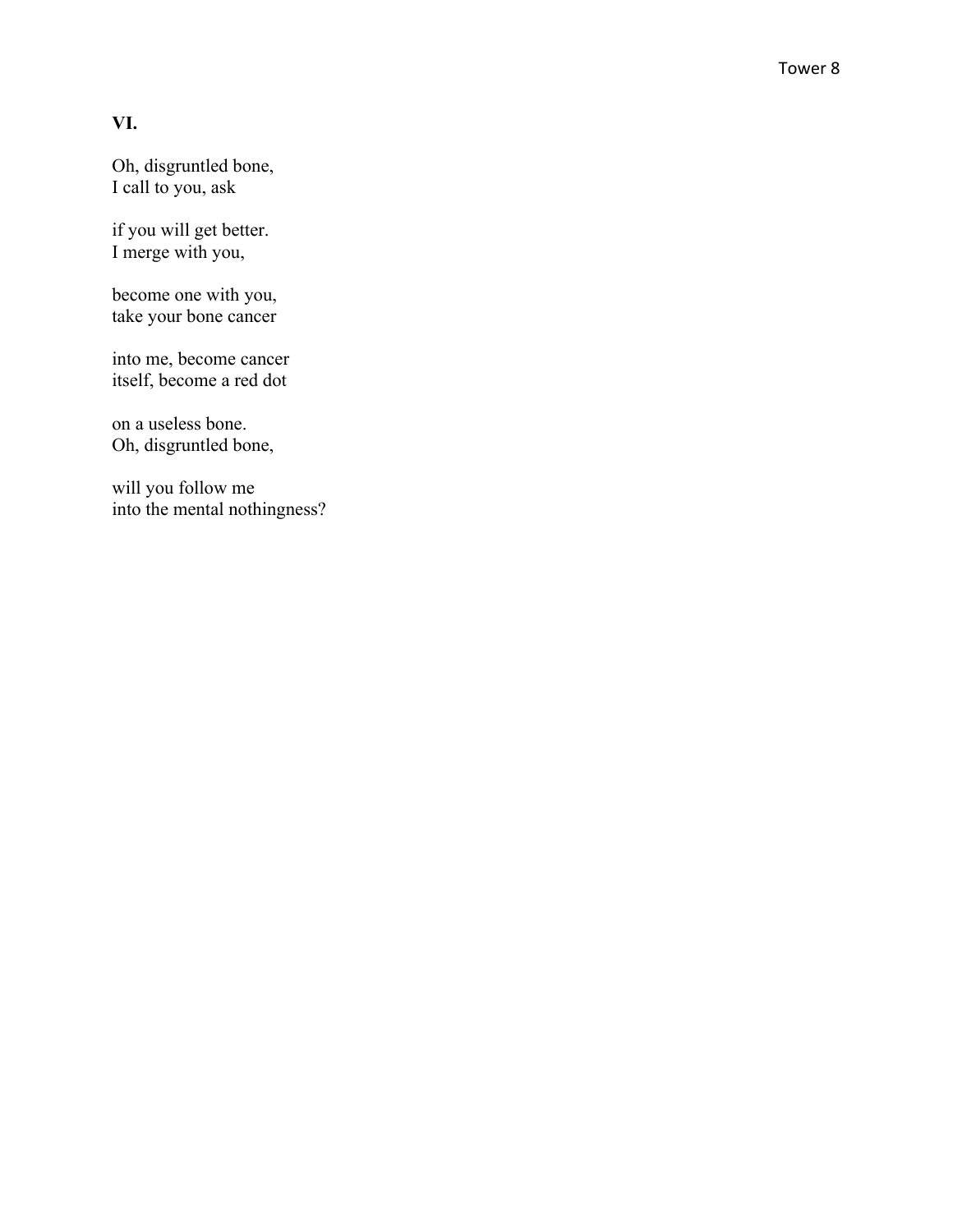#### **VII.**

"This is the stuff that gets me hurt & then mad. U don't consider the pain

I'm going threw. I don't mind helping u. But u r walking around w/Ben 'having fun.' & leaving it up 2 me 2 get your stuff

pk. I hate that u r having fun. & i'm in a lot of pain. U should be responsible 4 it. But it's fine.

I'll get threw it. Just got off w/mass health. I can finally get pain med Mon. & go back 4 treatments! Hope u r enjoying your self.

I really hope u r ok  $\omega$  this place. I dont like the area 4 nights. Have 2 get you mace or something!"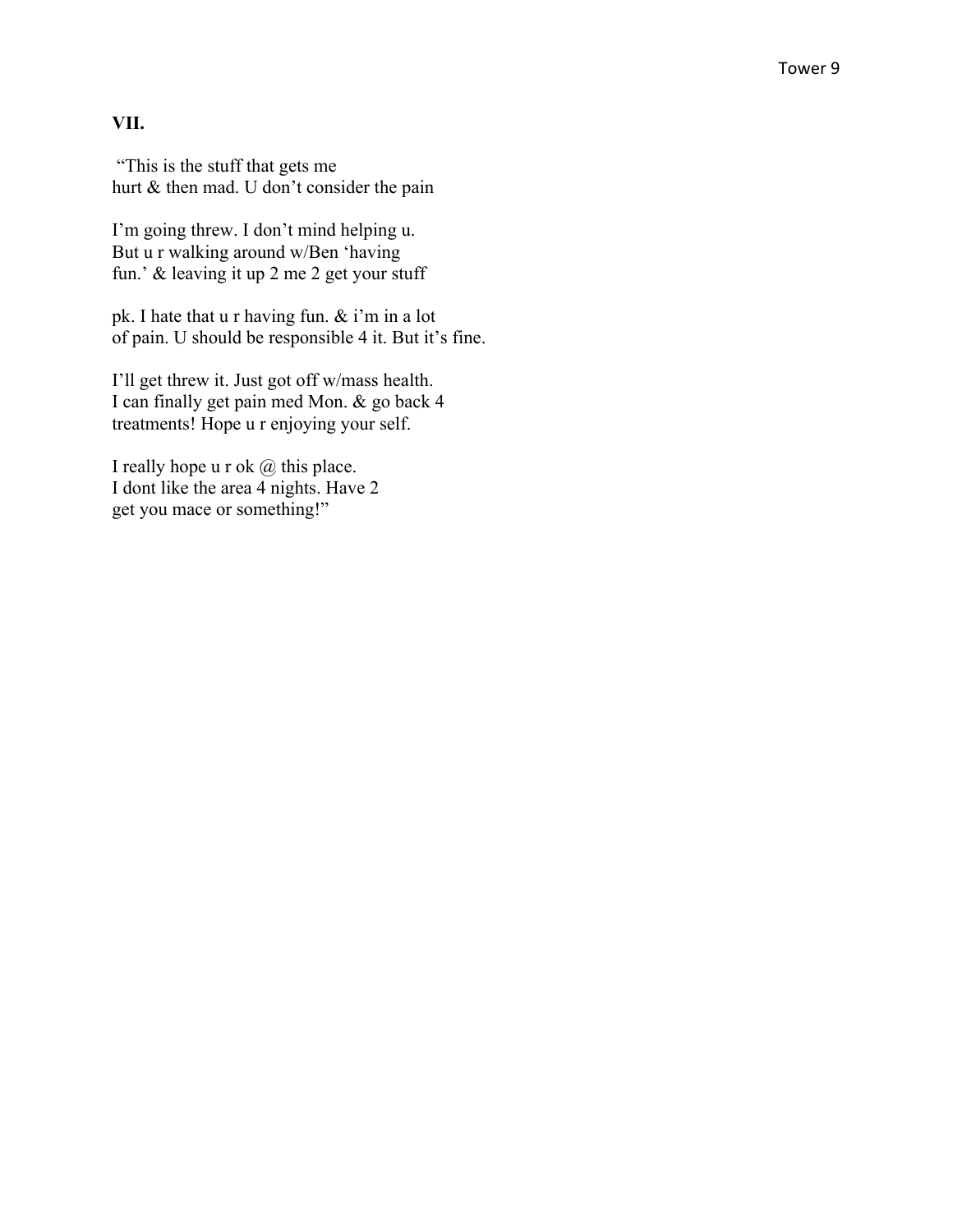#### **VIII.**

Mom's treatments are starting again, soon. She got her Mass Health figured out,

got it all settled. Mom's treatments will cause her intense pain again. They jab

the needle into the leg, directly into the bone, and she feels it all. Her treatments

won't stop for a while now, I don't know how long because she does not know

how to listen to doctors. Mom's treatments will start again,

and I will not be there this time. I am away, and I will stay away

from my mom and her red bipolar, for now, at least.

Until she gets better, which could never happen.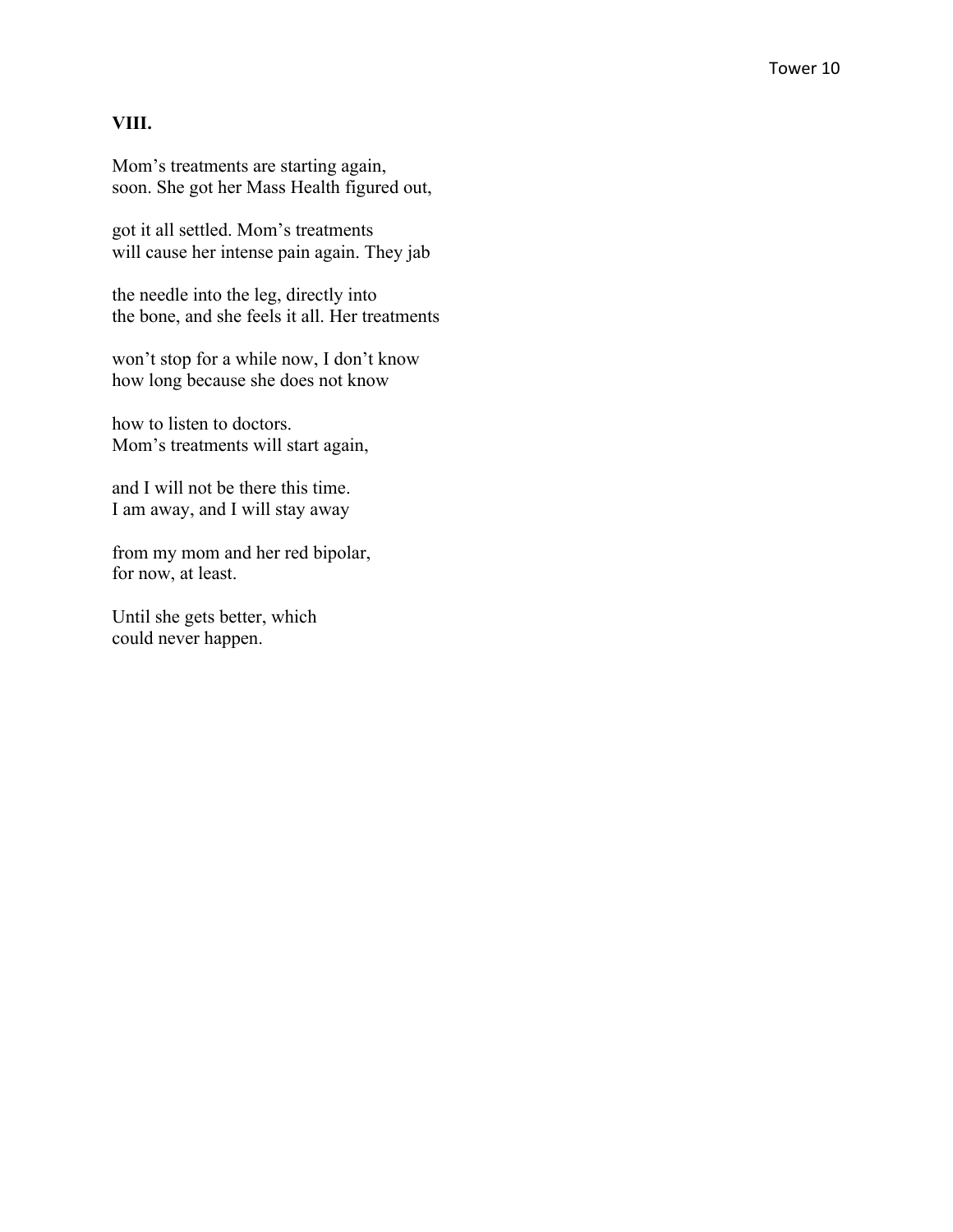## **IX.**

I will never have a great relationship with my mother.

Why, you ask? Well, it's simple:

She eats away at my heart, the same way her cancer eats away at her bone.

Causes my anguish, retreats into nothingness again and again.

Takes everything from me, then tells me she took nothing.

Invents her own logic like when she tells me to clean up her dirty dishes.

She's uneducated; some say stupid. Though I love her ,

and know she has a whatever percentage chance of beating this cancer,

she will always be a burden on me, a burden I always forget to remember.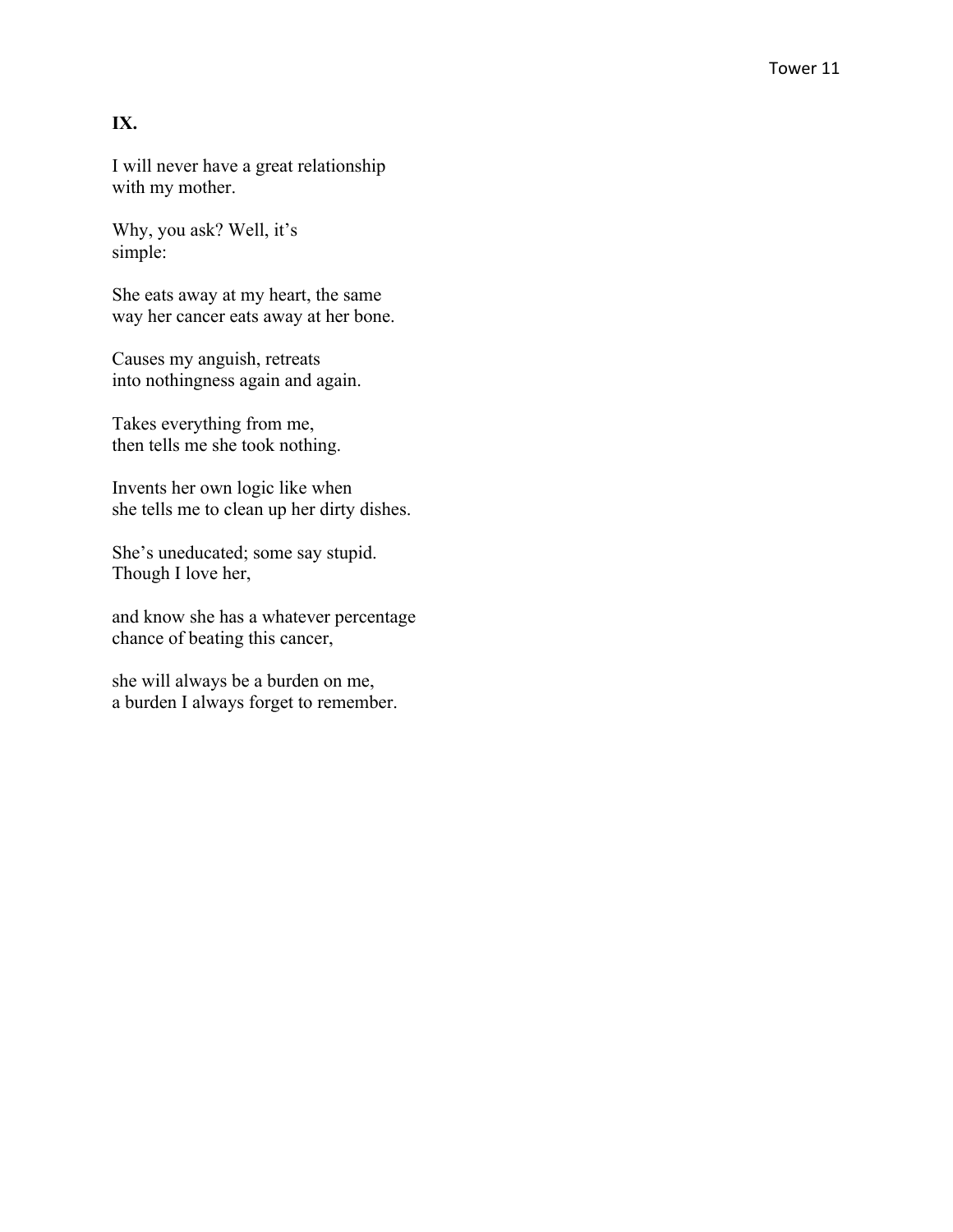## **X.**

I sit in my new room waiting for the noise from

the TV to stop. I want it to stop. I beg for it to stop.

I sit in the temporary respite, the institution where I have to

get my medications from a nurse.

I'm not allowed to take them myself. I'm not allowed

snacks in my room, and I have my room checked

for snacks weekly. I'm not allowed out past 10pm.

Still, it is better than living with her.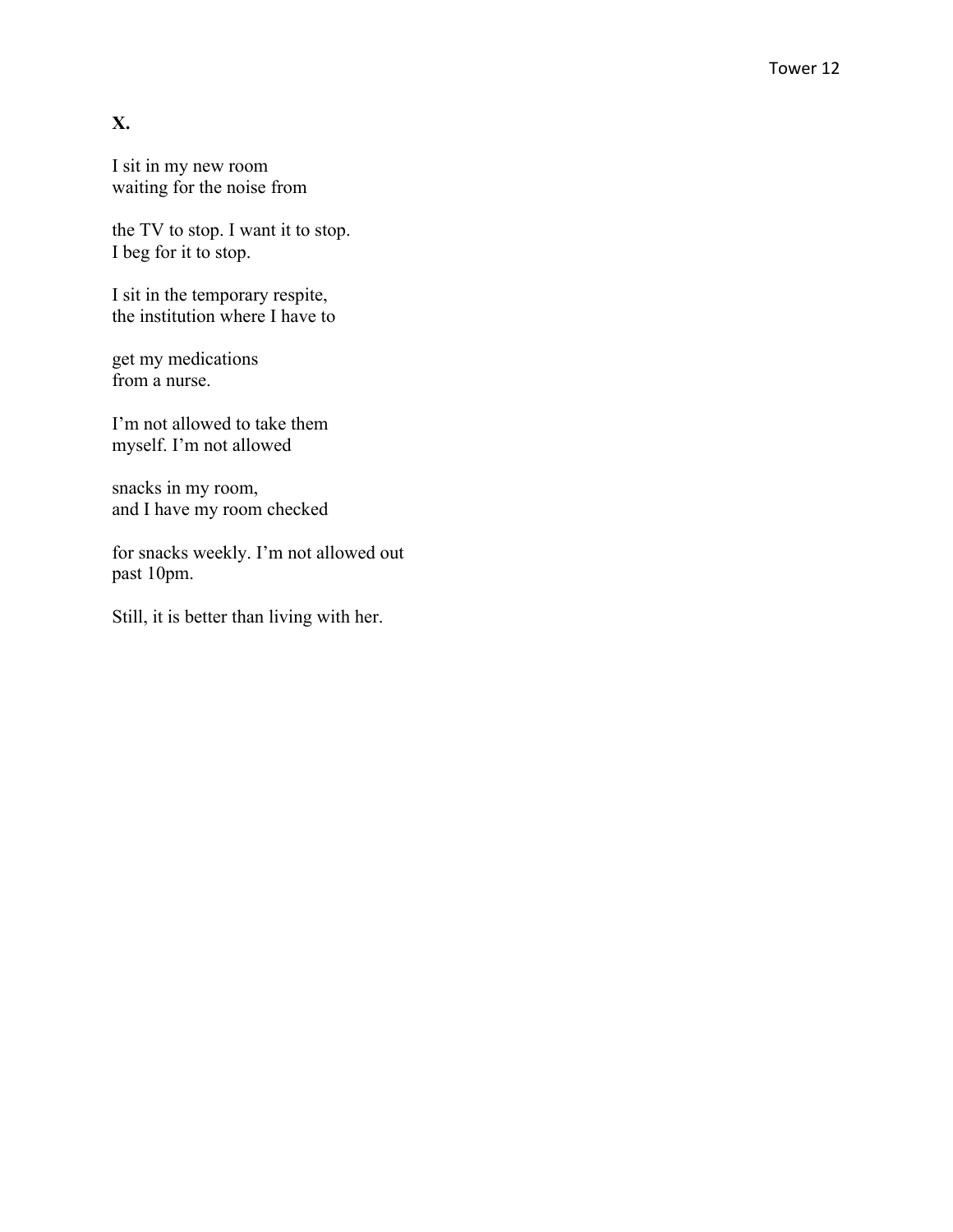## **PART II: UGLY STARS**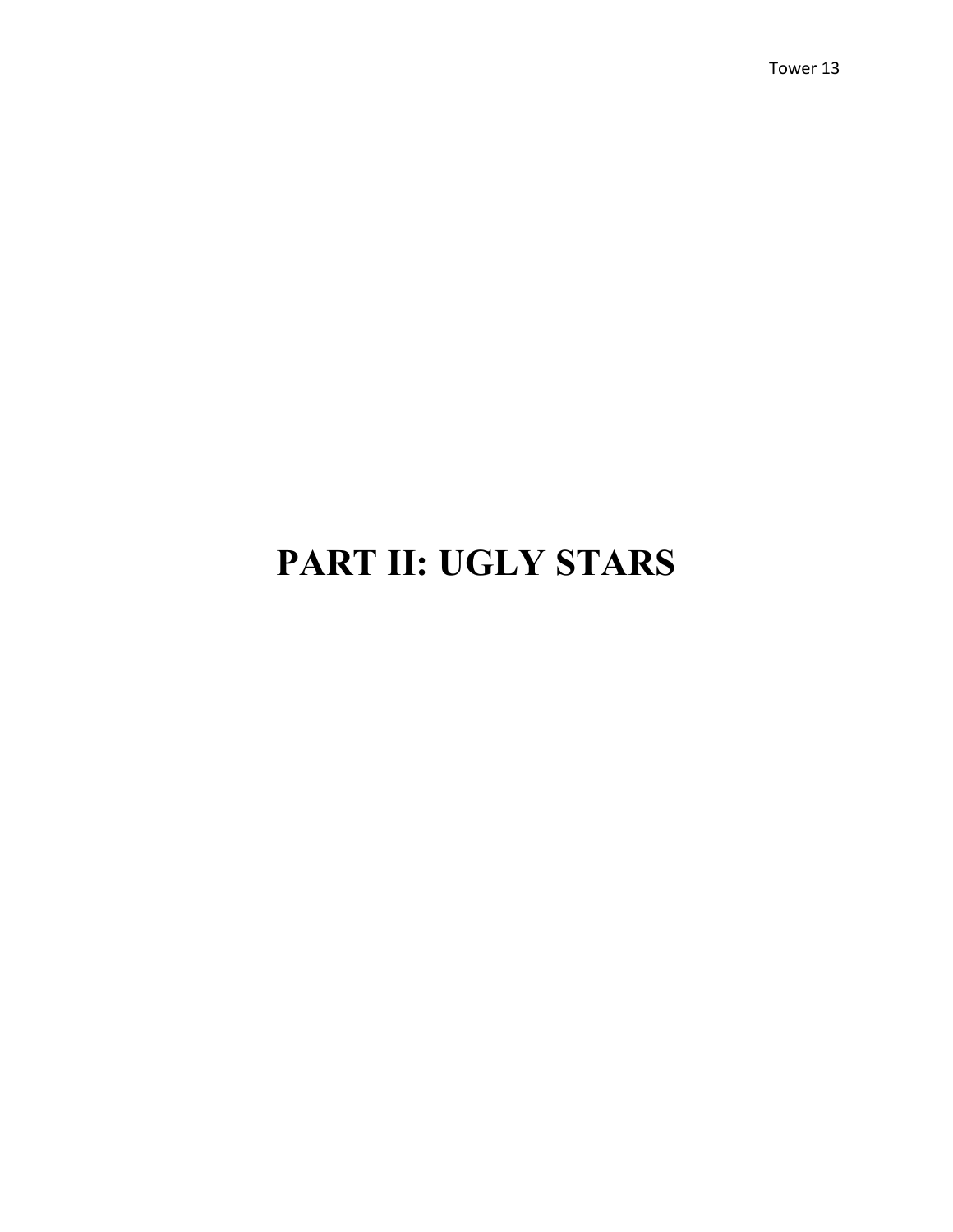## **Lifeforce**

You literally screwed me. Took a screwdriver and stuck it in me. Took a knife and sliced right through me. Took saran wrap and wrapped me tightly, but not lovingly. Took a pillow and suffocated me. Took my hands and bound them to each other. Took my heart and gnawed at it. Took my legs and scraped the hair off. Took my life. Took my life. Took my life.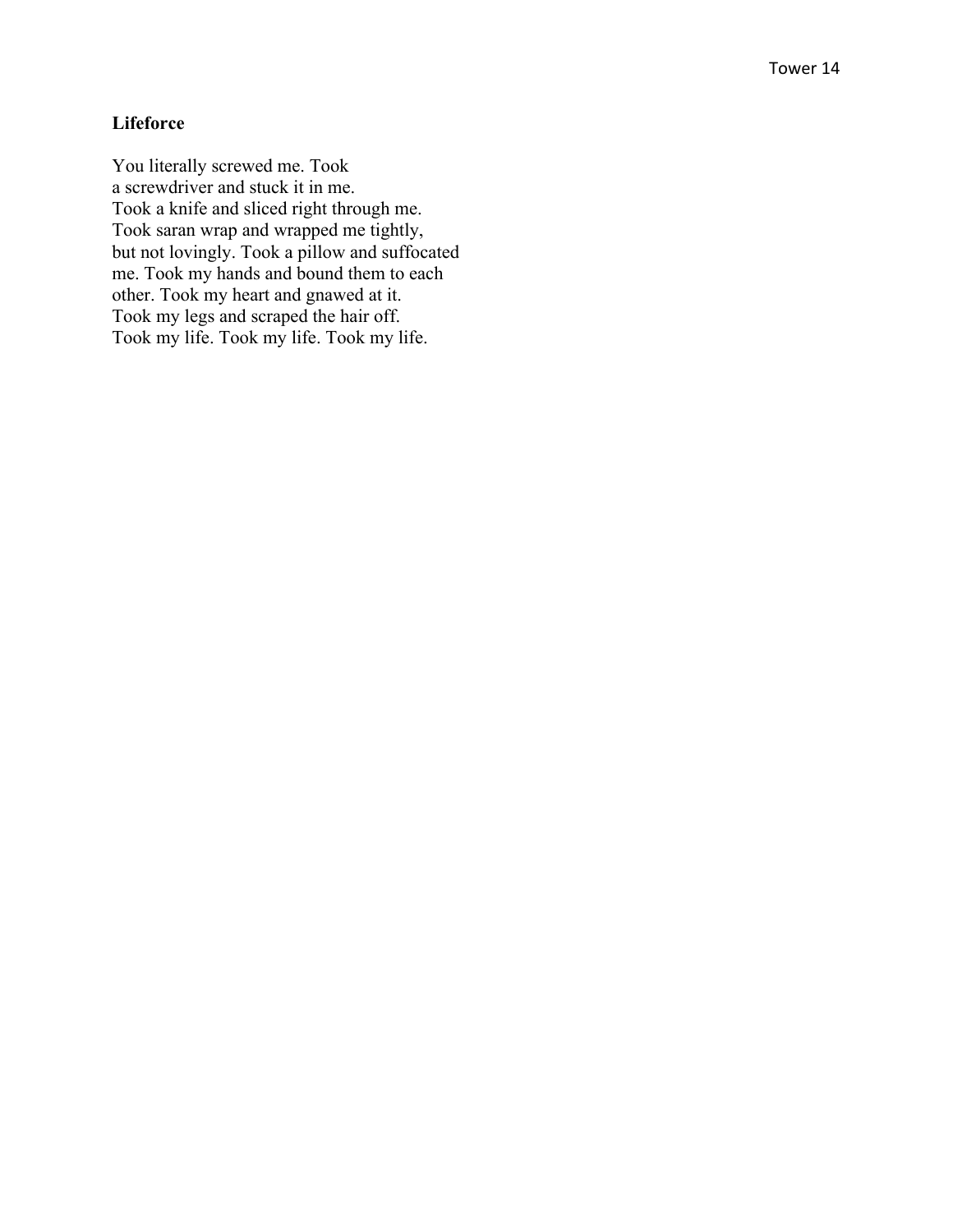#### **brianna & weed**

*we got a little higher than we probably should* - *Kenny Chesney, "Setting the World on Fire"*

brianna wants to try weed. we eat weed brownies until we're restless, until we're out of space. we fork the yolk until we have a perfect image. we take everything from everyone. we set ourselves on fire. we set our eyes in green, wear blue until no one can hear us. we drink beer until we vomit. because we don't like beer. & we eat weed brownies, smoke a joint, vape a little. live a little. take this life & crush it, until it's as small as you are, & until you can handle it, handle it, ride it good.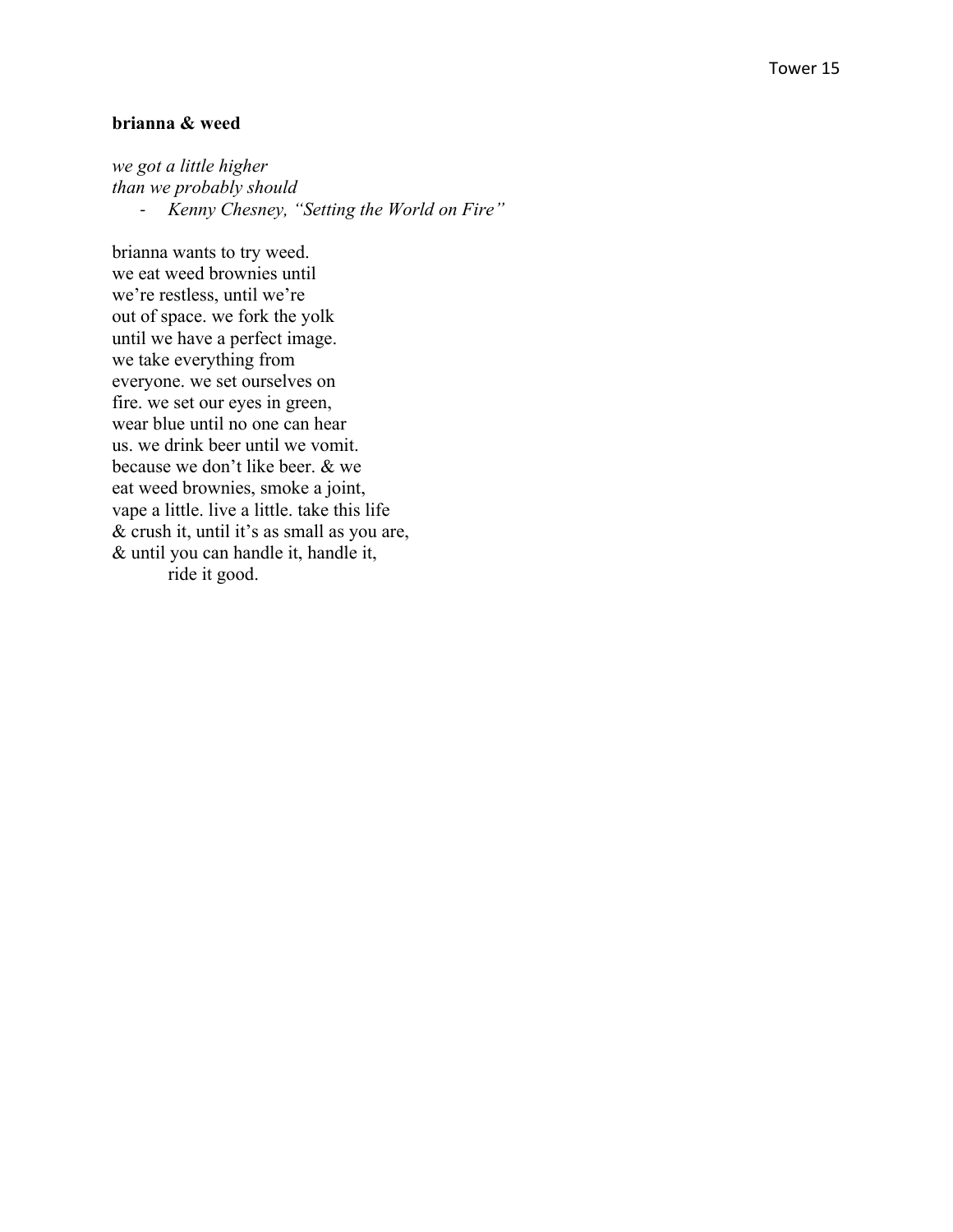#### **River**

*put me in the undertow* - *LIGHTS, "River"*

I want to feel your body against mine. I want to find something that doesn't expire. No spoiled milk here. No choking on spit. Just me and you.

Just you and I. *carry me far* I want hot chocolate with you, spending nights on the nightstand, please stumble me onto the ground so I can fall over into your chest cavity, opening, wounded, yet healed and I I will be that healer.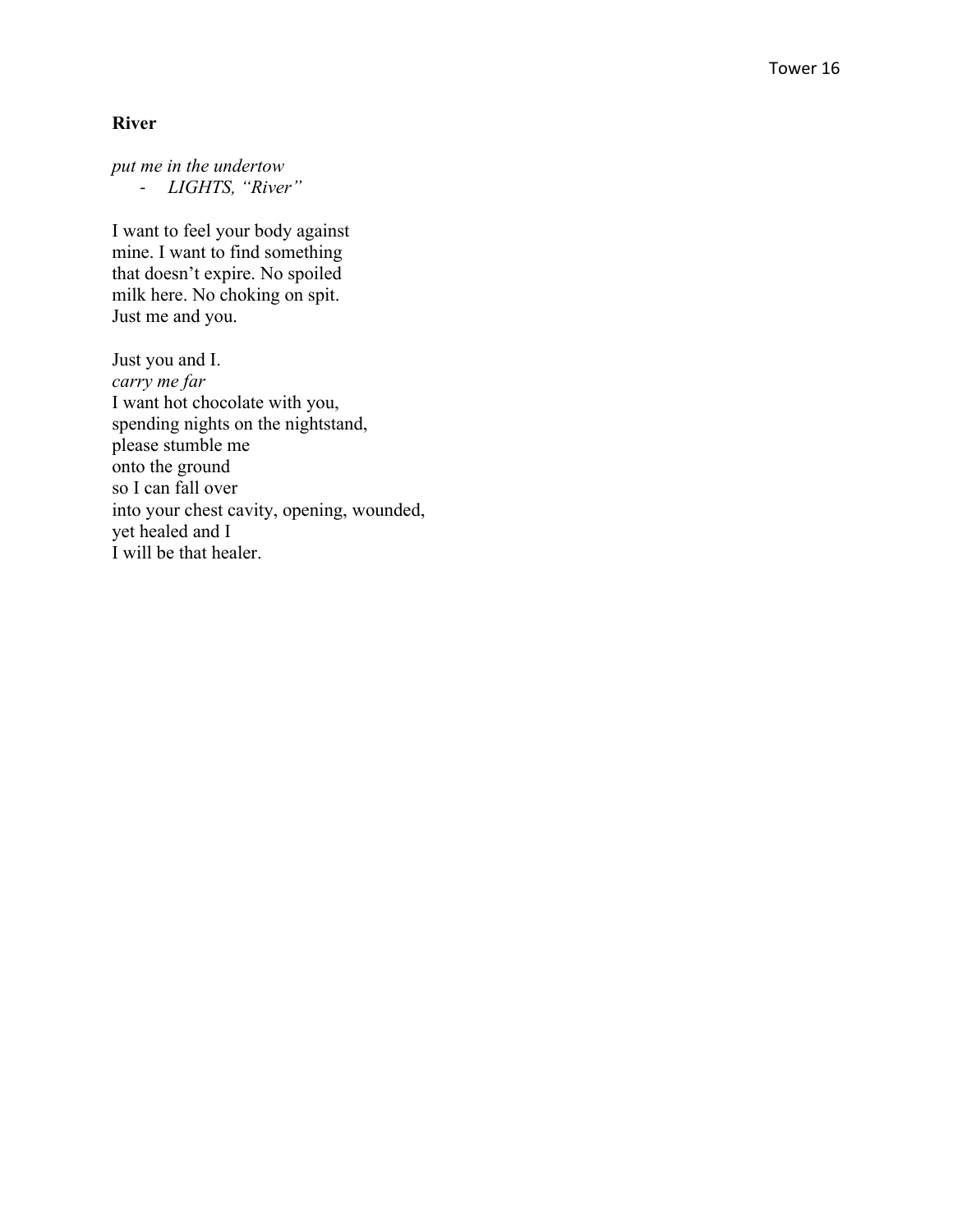## **Deb**

As I await Date , I think of the things

Deb has told me. She has \$400 left

to her name each month, while I

have less than half of that. She has anxiety

*sometimes*

but I have it all the time, all the fucking

time. And I wait for Deb to text me back, laughing

and I feel badly for her because she has an incurable

disease, but so do I, so do I, Deb.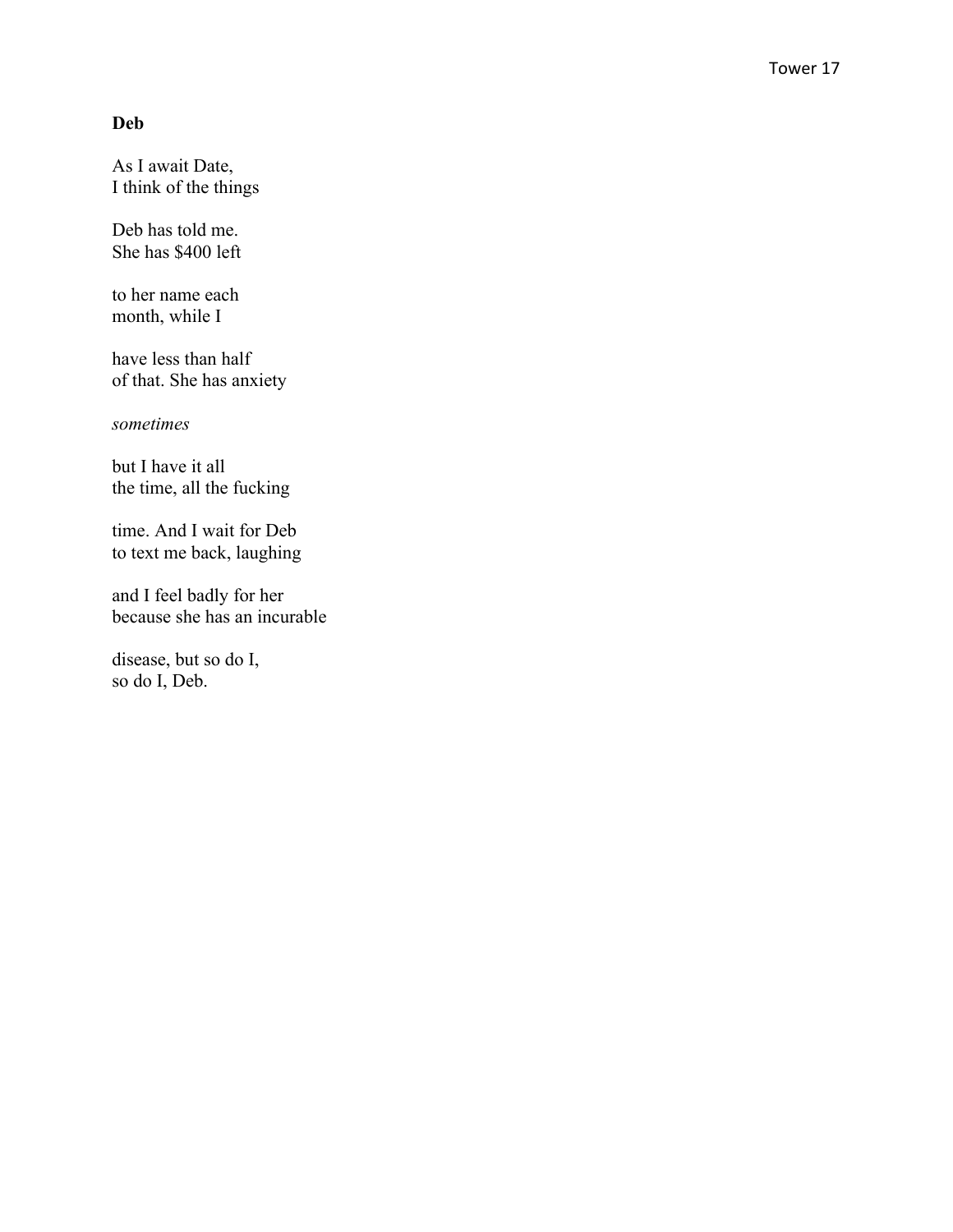## **For P.N.**

I'm feeling better now. I don't have to worry anymore. I'm happy now with him as fwb

We fucked all night long, multiple times until he came inside me.

I hope he's clean. He says he's clean.

I'm happier than I've been before, but why do I feel so alone?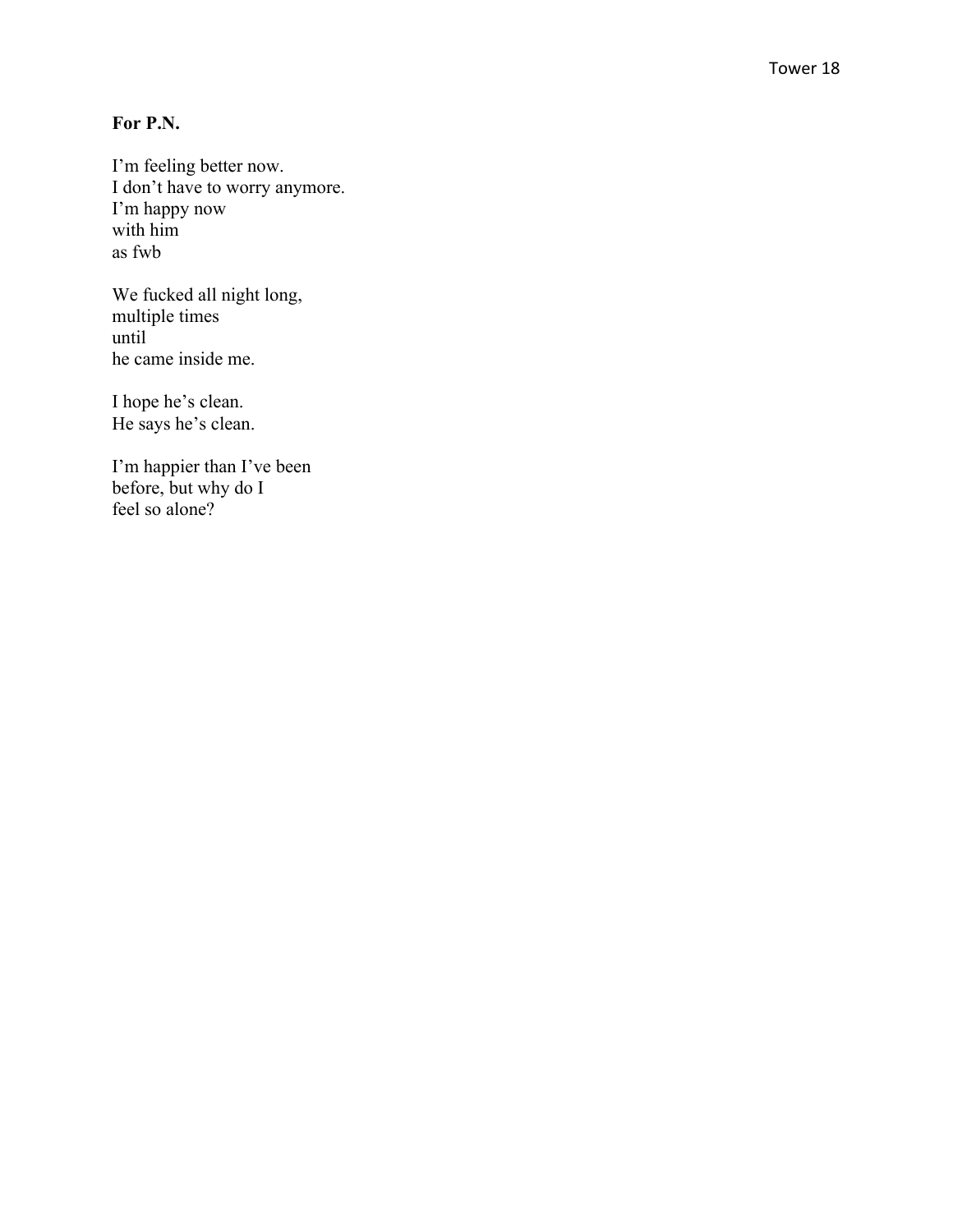#### **Mean to Him?**

*Pick up your shoes*, I say to my boyfriend. S. says *No*, he'll make love to me.

*Put down the toilet seat*, I say to S. He doesn't rip me, but flowers me deliberately.

*Stop screwing up my stuff*, I say to S. He yells to me he'll love me despite not getting to bed on time, maybe not loving him.

\* \* \*

 $S<sub>1</sub> + me = Anxiety$  kills me like a raptor. I am a rippedapart rat, but I never take myself out.

It is me and him and him and me and everything we can and cannot be, it is not destruction, not love,

but something more than that, tuneless, and tuneless, and free.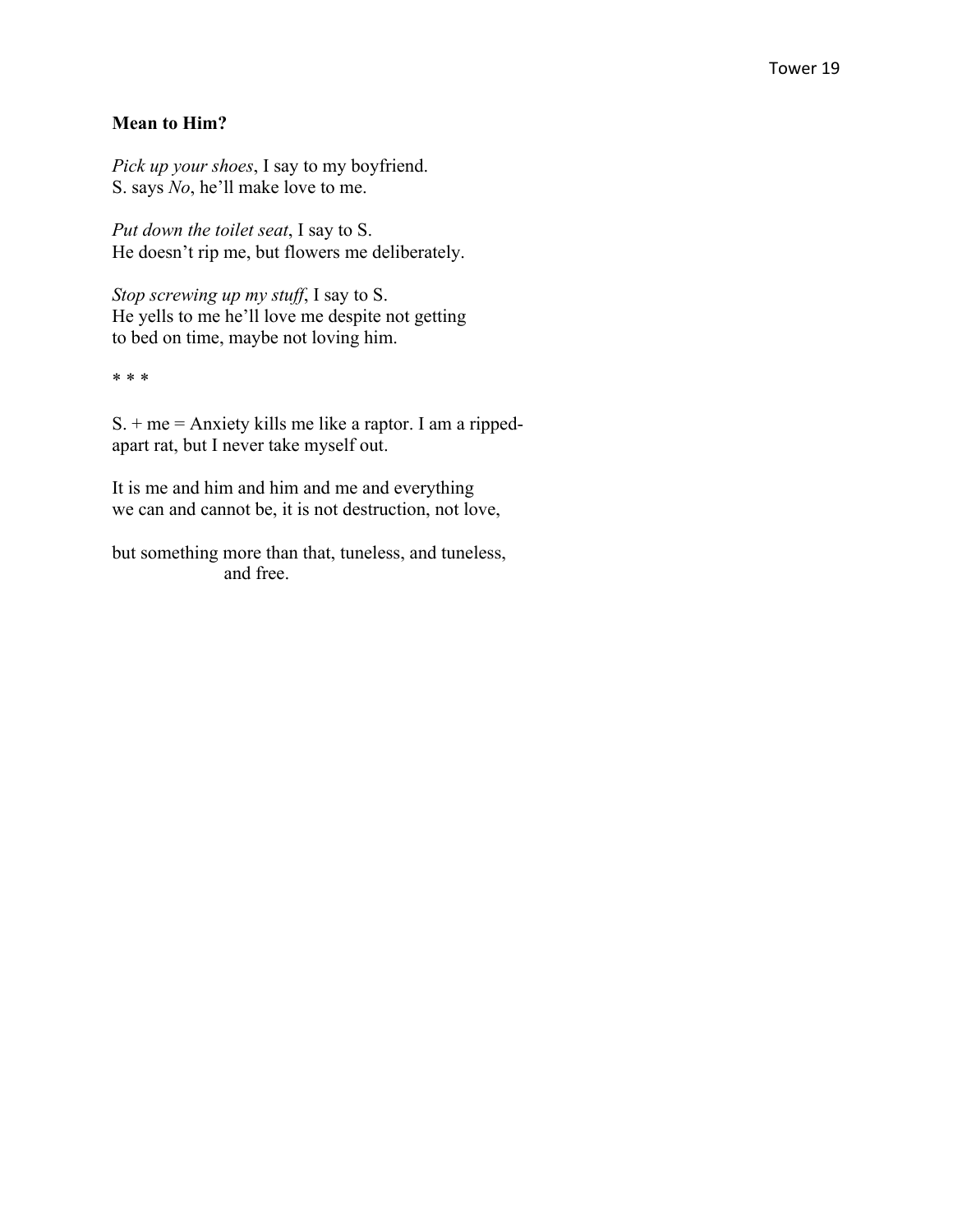### **Bathroom Door**

He keeps his bathroom door open, like I keep mine.

& then my anxiety flies away.

The best part about anxiety is that you forget it's even there, until it appears yet again.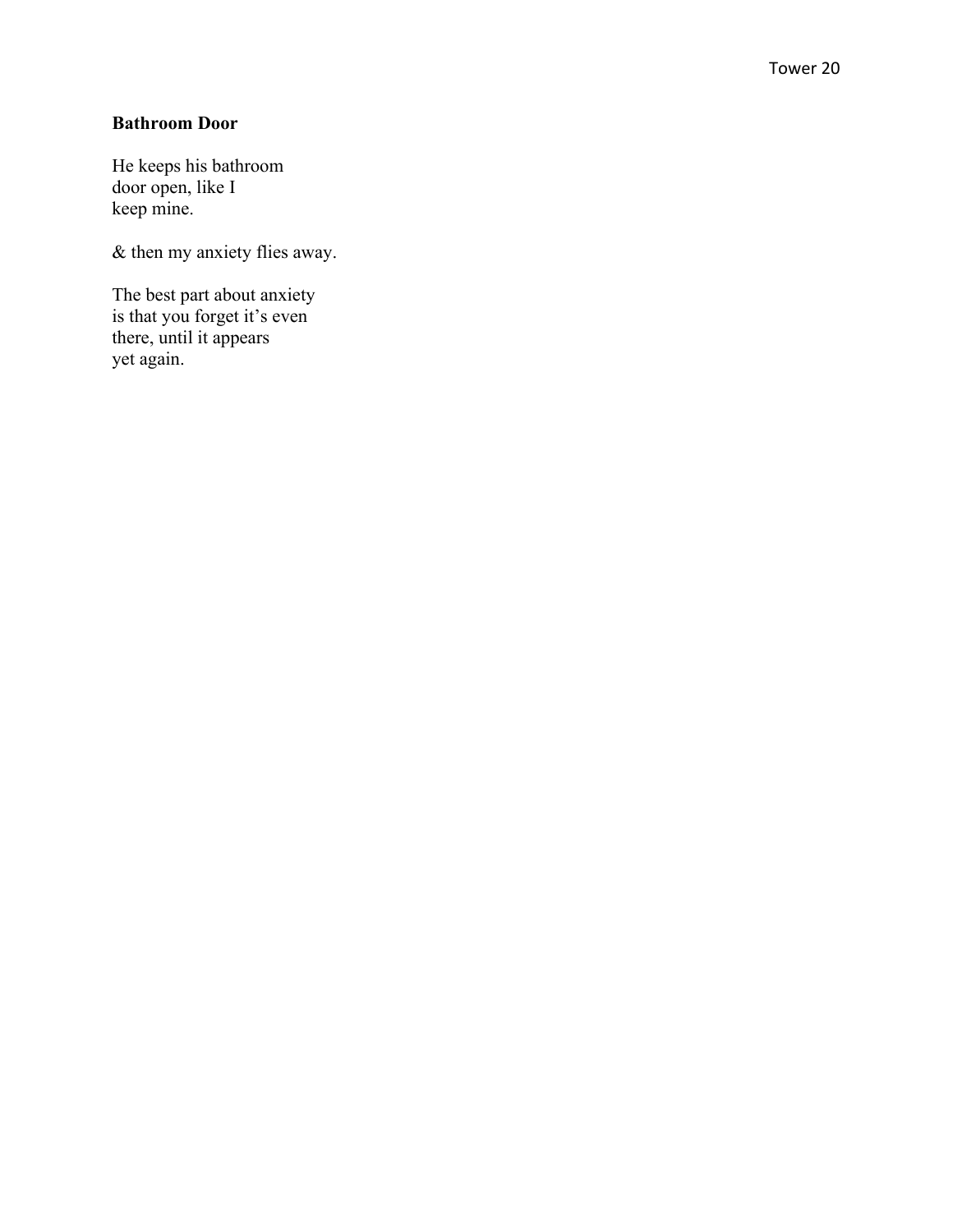## **He Said Okay**

I said don't worry, it won't kill me, into his chest. & he said ok, sighing into my breasts.

& it was perfectly enough.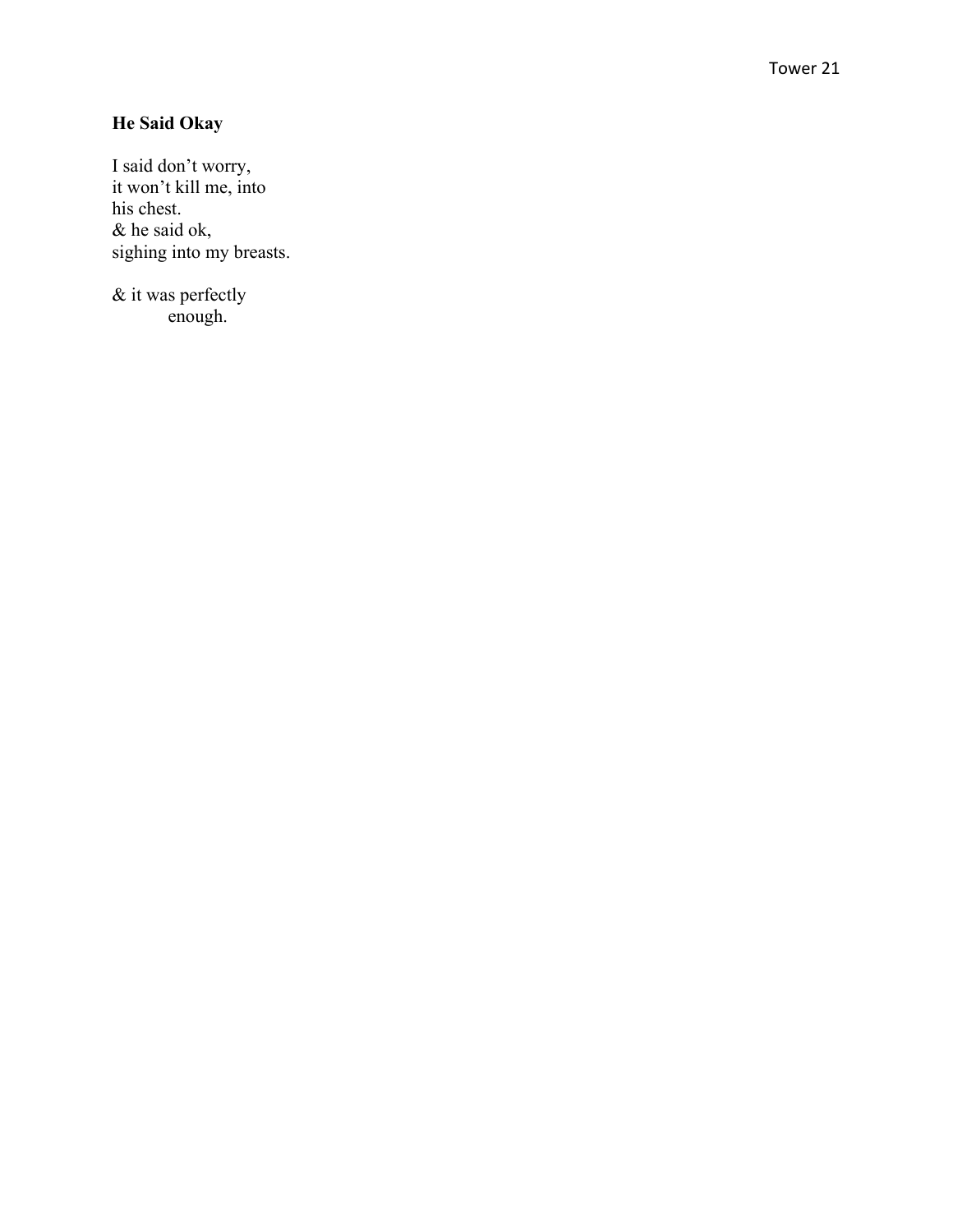#### Tower 22

### **Patrick #234**

*After Eduardo C. Corral*

I said: it's been warmer since you've been gone. & he said: no, it's even warmer here, Cambodia land,

place where all the free people roam. & I am not free.

I take from people and people like me, like Leah, Patrick.

& I think he's starting to love me, Patrick, I mean,

just as I love him, just as I don't love you.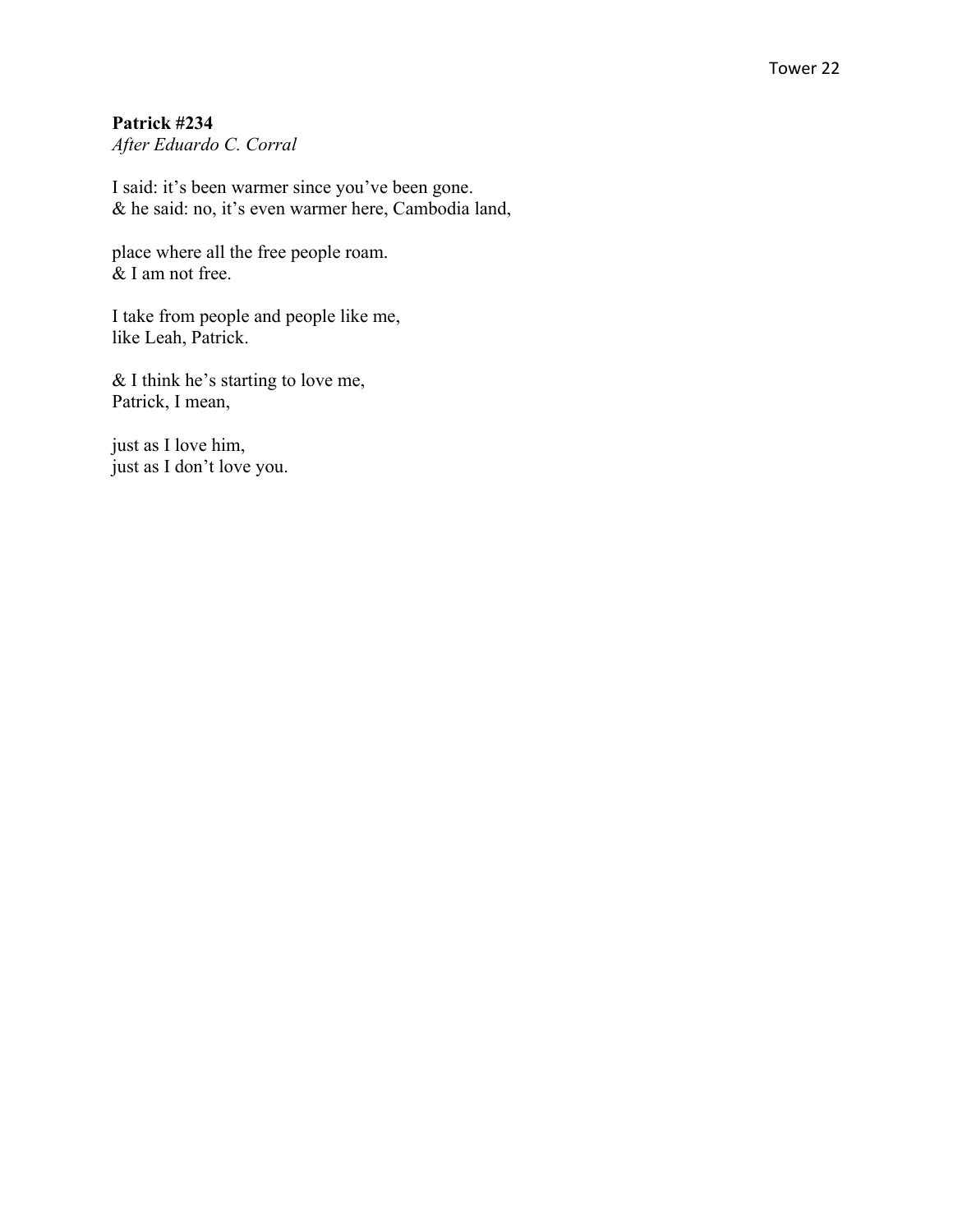## **Ugliest Clothes**

I wear my ugliest clothes to my therapist

so that she will think

I am not as well-put-together

as I am.

I take my ugliest hammer and bash my skull in

> so that my head parts will cover the floor.

I eat my ugliest meal so that my cook

will not suffer for it,

will not know

that I am really sane, waiting

for sane.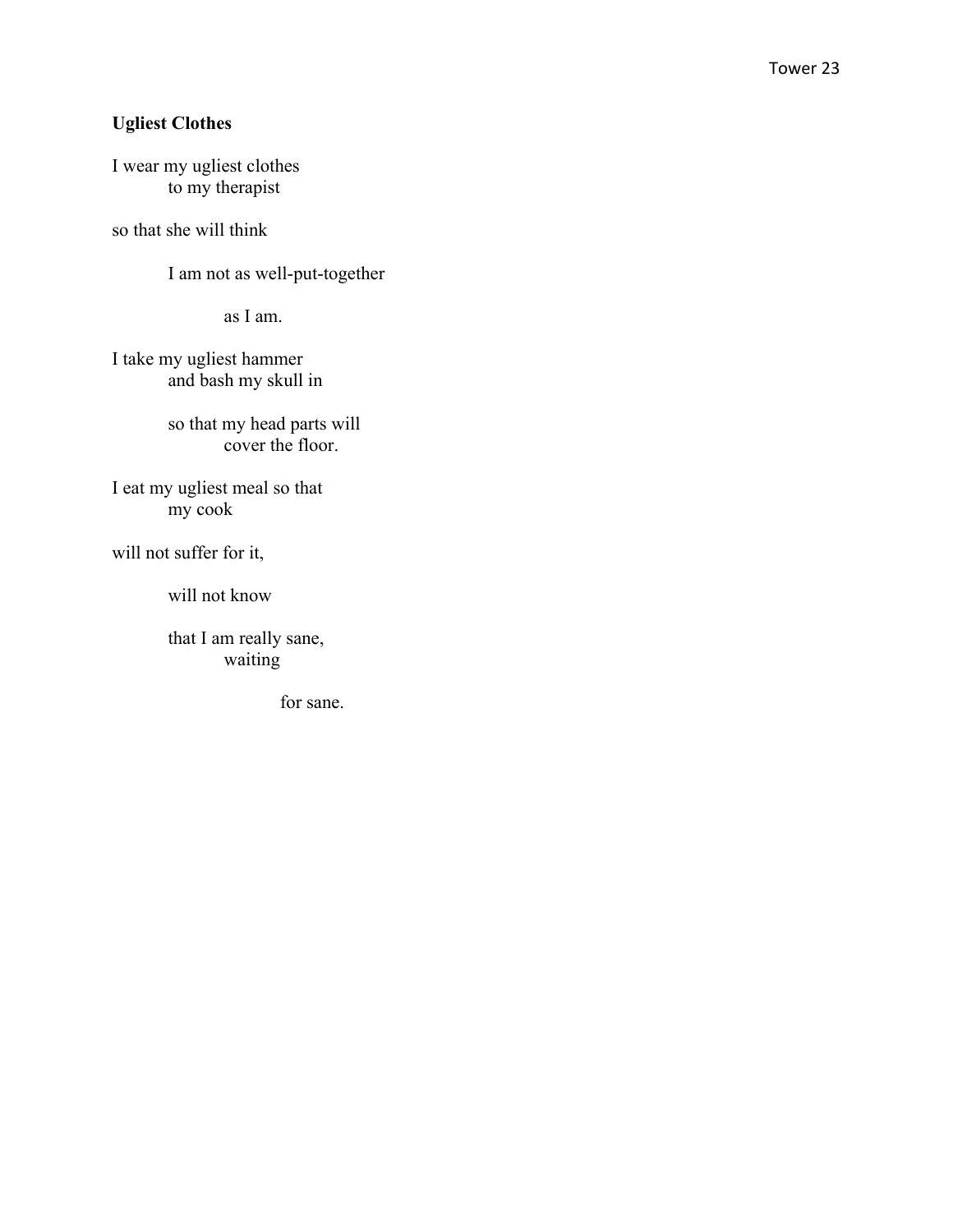## **Hot Noodles**

*Eating hot noodles rn. Can't talk, babe.*

They're hotter than you. Like, really, really hot.

They're silky smooth down my throat.

They itch at my tongue, feel the heat, feel the heat.

\*\*\*

I don't know if I want you. I don't want you, I want you

like drowning in water, the ocean, all by myself, alone.

I'm eating hot noodles with you

and they're as hot as your love for cake.

We eat them together until we spit them out.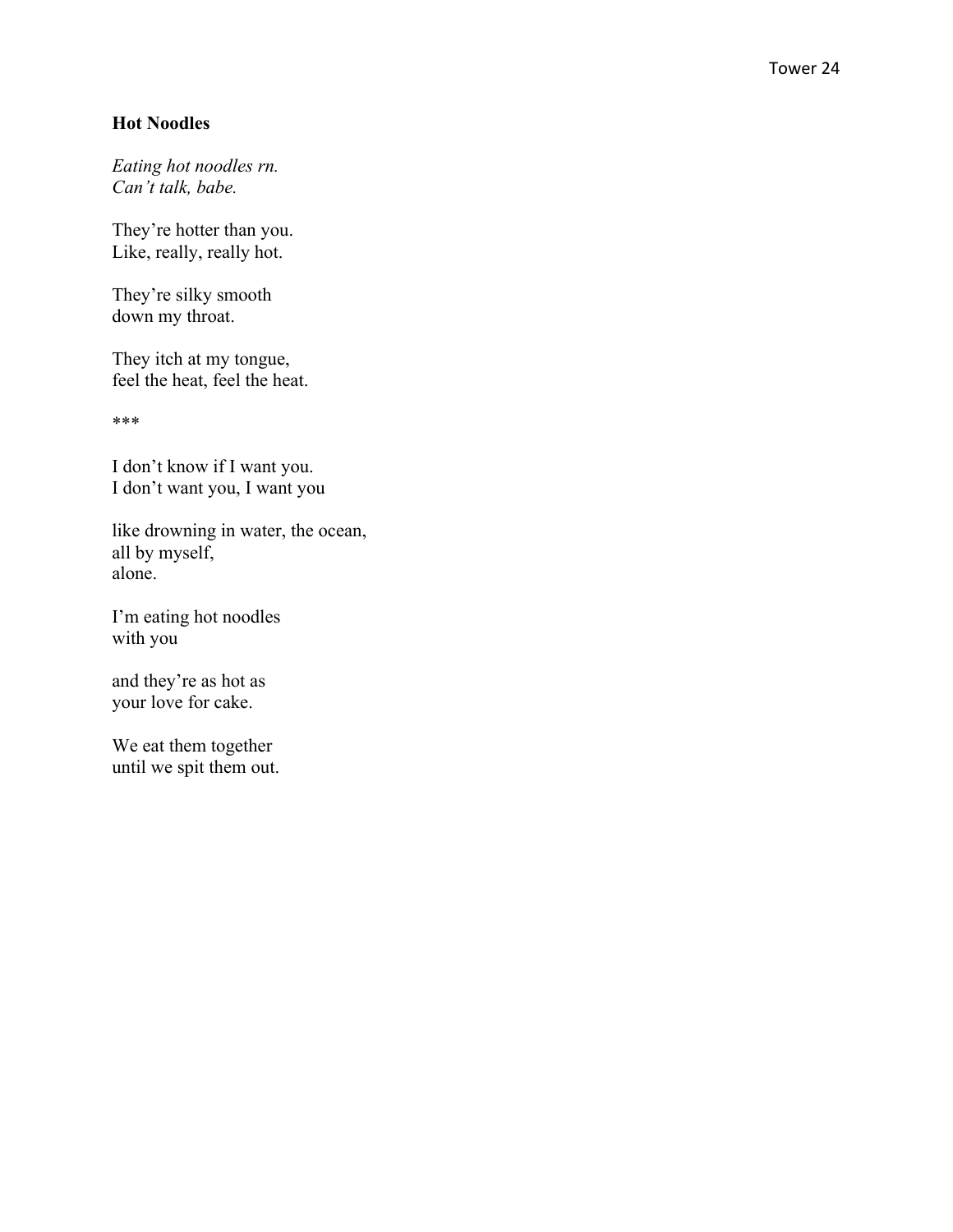#### Tower 25

### **Grandma's House**

She took me by the hand & gave me Milky Ways, one by one, two by two. She lay on the fluffy, red carpet with Tampa, the unhealthy dog & brought me to her room & we watched the funny Urkel show until she rubbed my feet good night. We slept on the huge bed until morning, when she fed me Devil Dogs, one by one, two by two.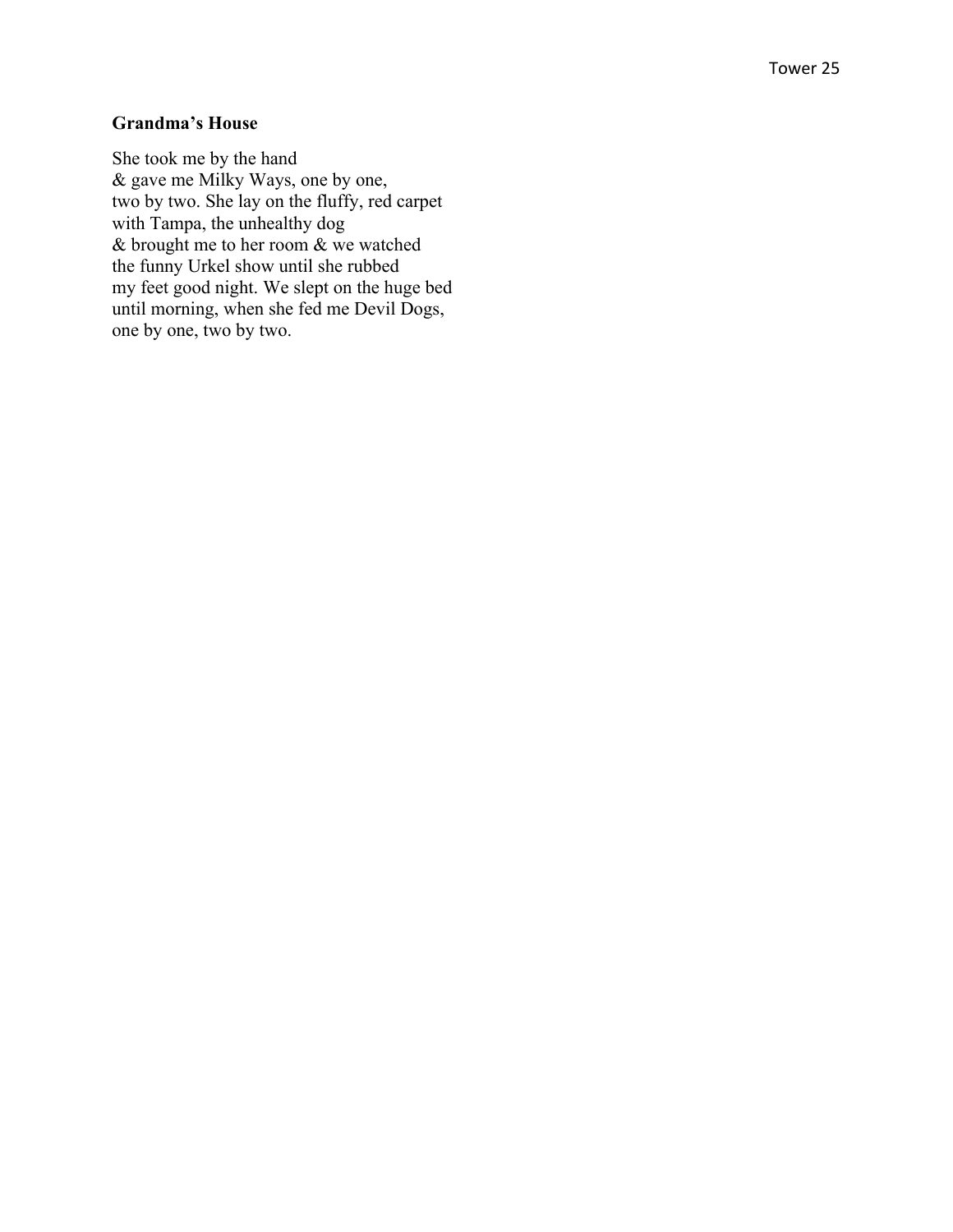## **Grandma's Ring**

I step on all the sidewalk cracks to hurt my mother.

Grandma's ring is like that. Cracked diamond. Ruby reds all around.

But that's all I have left of her, plus one other ring.

Grandpa took the rest.

Never said anything to me about taking it all.

& mom had the worst relationship with grandma, but I had the best.

Mom & grandma would fight all day long, just as my mom & I do.

I had the best.

The ring is opalescent, straining to find its way, just like I am, just like she was.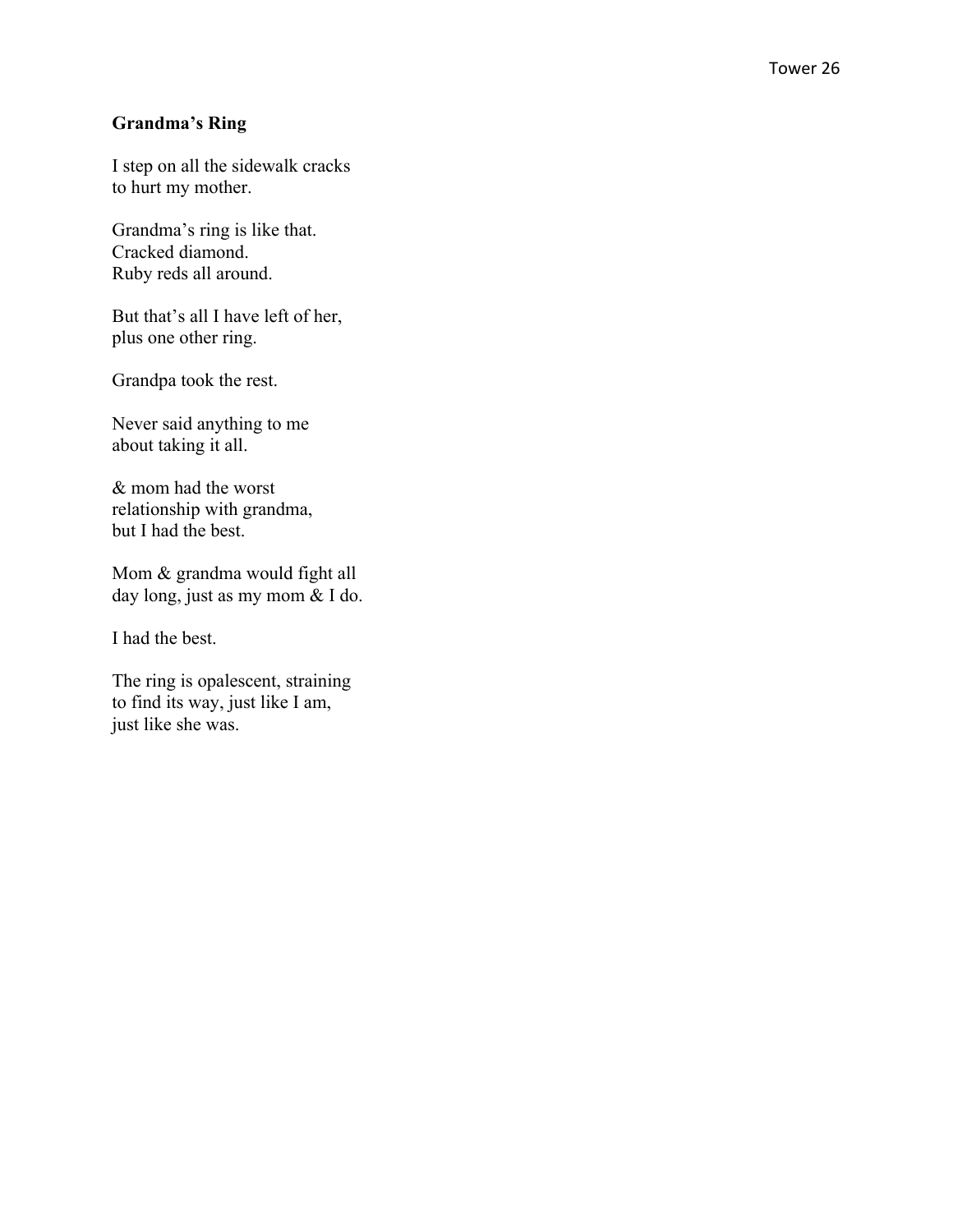#### **Uncle**

One of my uncles is allergic to grapes, the other to anything chocolate.

I take my cousin's dying father in my hands and give him to my other uncle.

He now lies in a hospital bed, no clothing.

Dying uncle, why do you have to die so soon?

Dying uncle, why do you give life, *somehow*, to second uncle?

I am more engaged, I am more enraged, than my cousins or my

Auntie, simply there. Being. Present.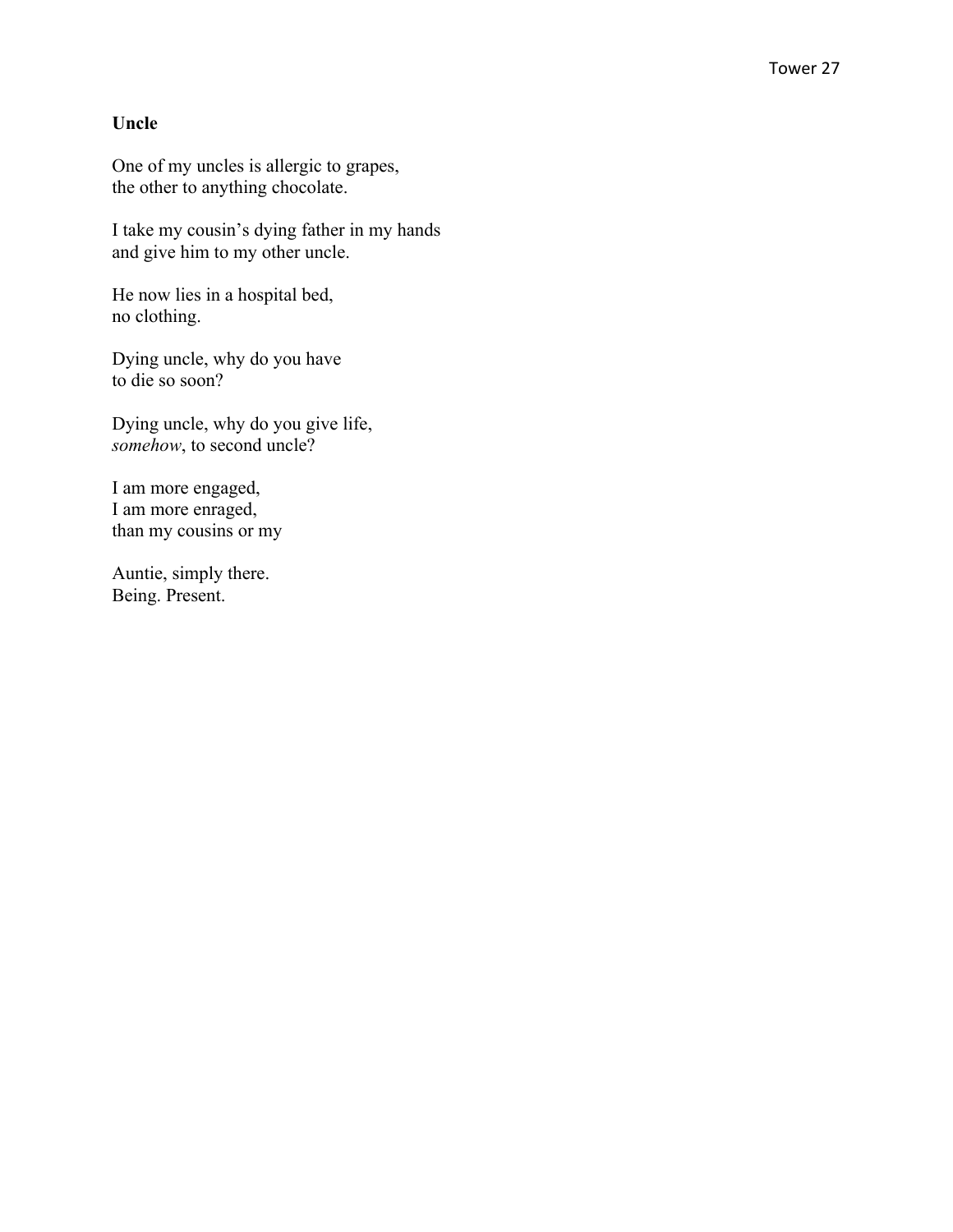#### **Scar**

Today, my boyfriend, Ben, pointed out that I have a scar on my back. How did I not see it before? It's from when my mom was at her bipolar worst and pushed me after I threatened her. It's big. Goes a quarter of the way up my back. This happened 6 months ago, so I have no idea how I didn't notice before. I don't know how to feel about it. It's ugly, just like she can be, just like I can be.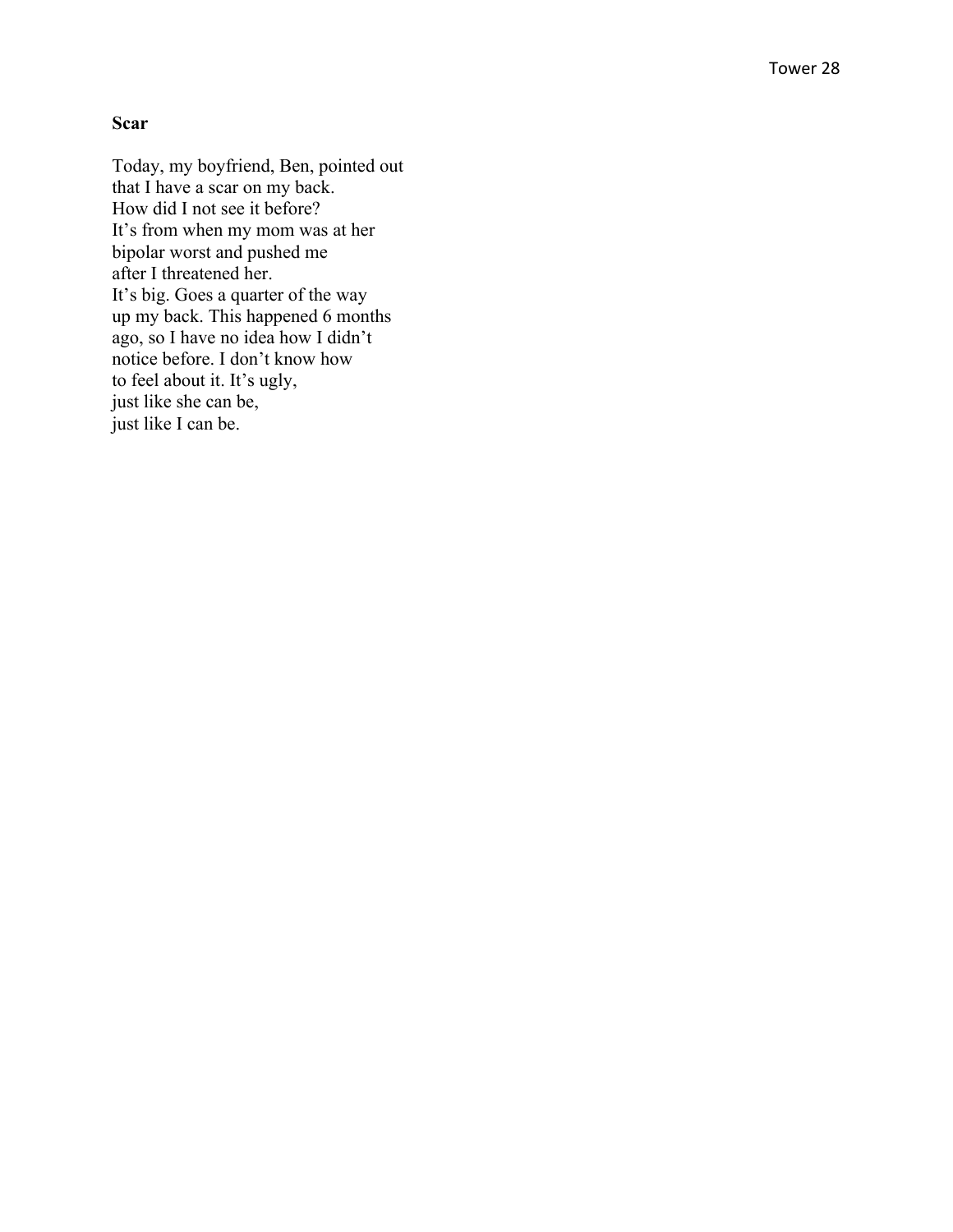## **PART III: BARBADOS**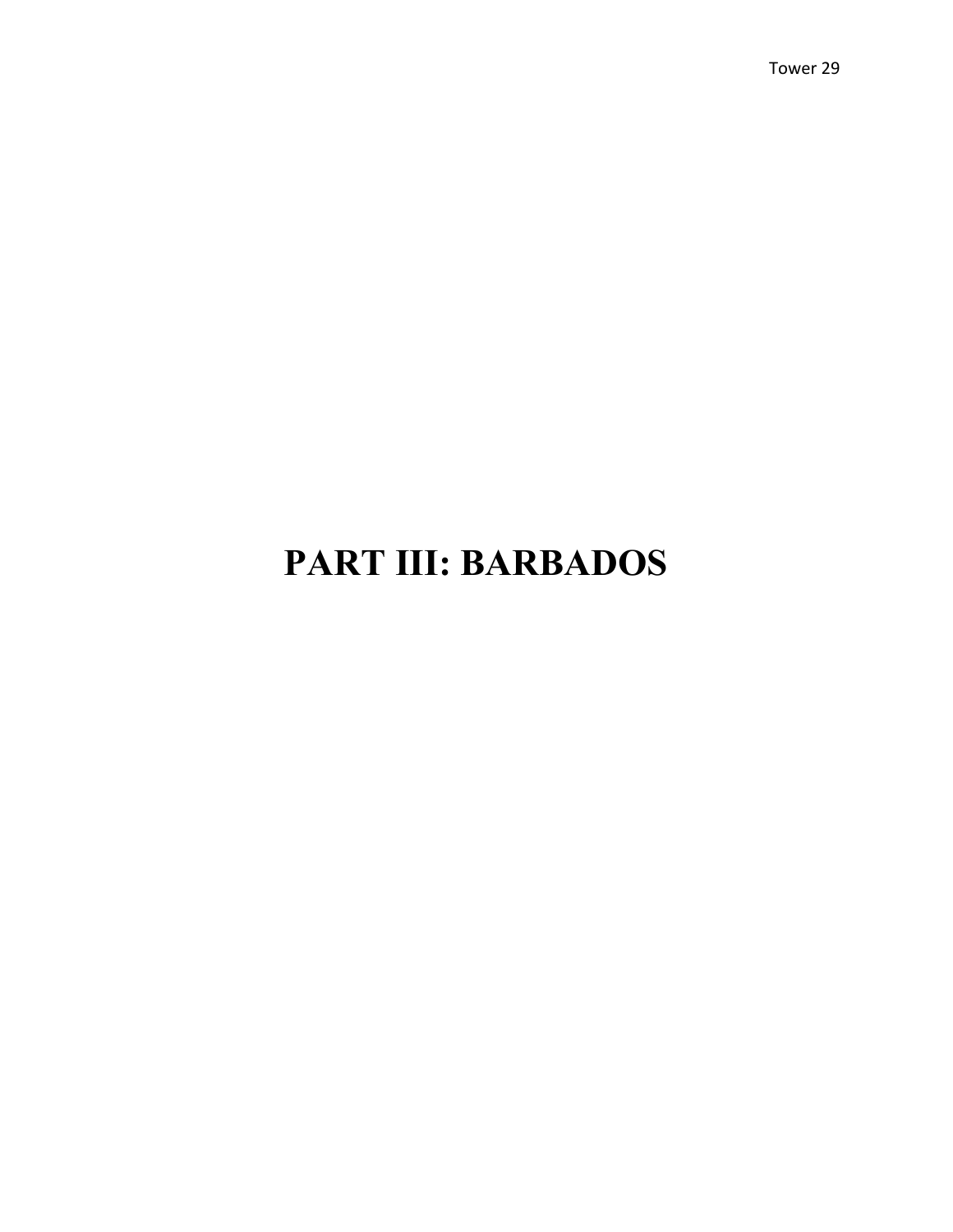#### **Hair**

I touched her dreadlocked hair as I made my way to the bathroom on the airplane to Barbados —

Something that will be forgotten no, something that will be remembered.

I am different than her, somehow.

\*

#### **The Waiting Creature**

I went swimming in the blue, blue ocean with Kayla & Grace.

Later, I had an anxiety attack & stayed in my room for the rest of the night.

The beach is peaceful, like the sound the toads make, but anxiety creeps up on you.

Anxiety stays, then kills its own beast.

\*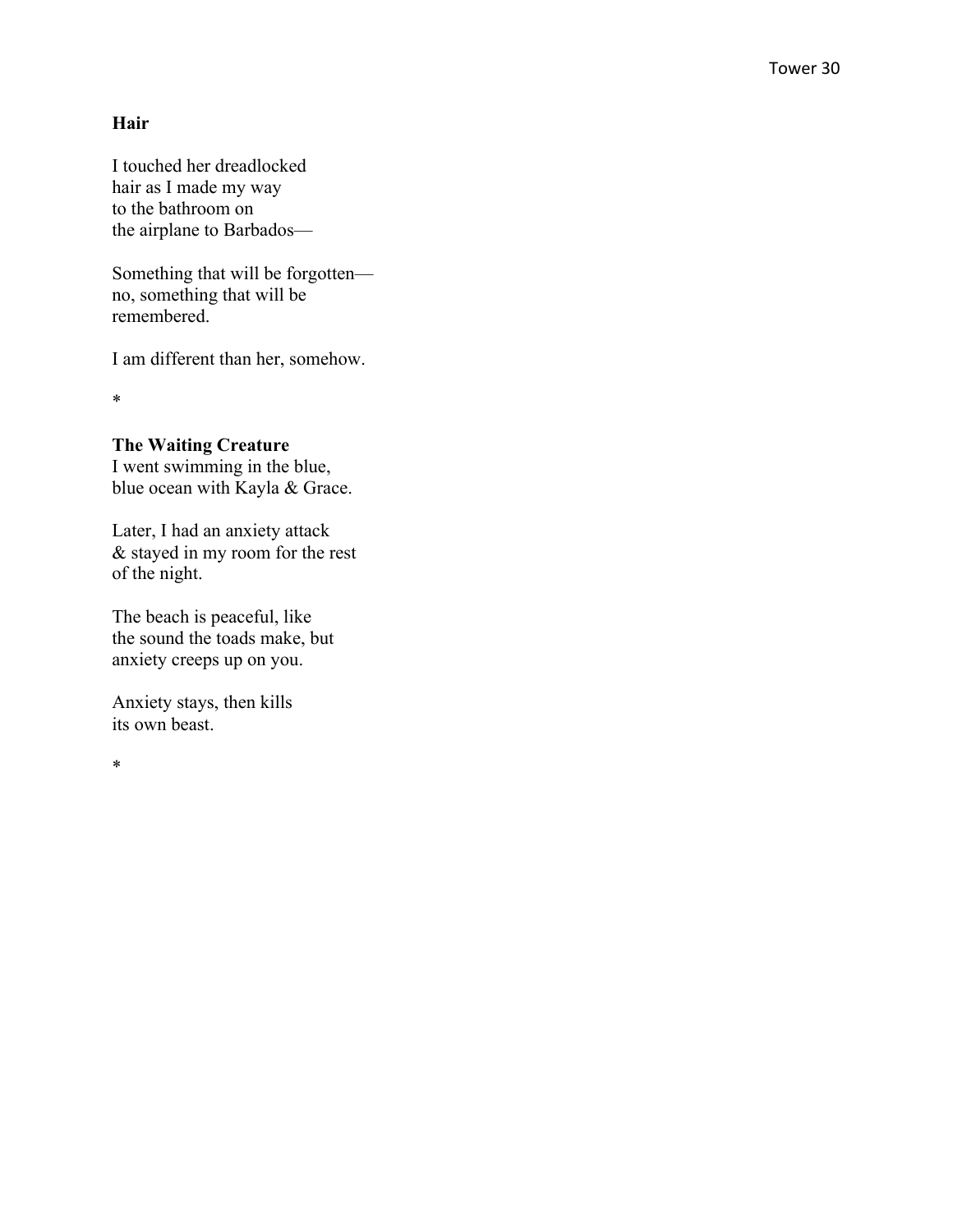## **List of Medications & Disorders for University Health Insurance Policy**

#### i have:

PTSD (from the time he hurt me)

OCD (from the time you told me) Generalized Anxiety Disorder (from the time she yelled) Schizoaffective Disorder (from the time i disappeared)

i take:

xanax 1mg 3x a day for anxiety prazosin 2mg at bedtime for depersonalization perphenazine 16mg at bedtime for my hallucinations melatonin 3mg at bedtime for sleep zyrtec 10mg in the morning for allergies flovent & proair as needed for asthma bromocriptine 2.5mg at night for my pituitary tumor.

that's all.

## \*

#### **Five More Days**

Second day of Barbados trip. Only five more days. Only five more days.

We go to the beach today a few minutes away and I'm excited, but nervous they won't have a bathroom.

I need a bathroom.

Please let there be a bathroom.

\*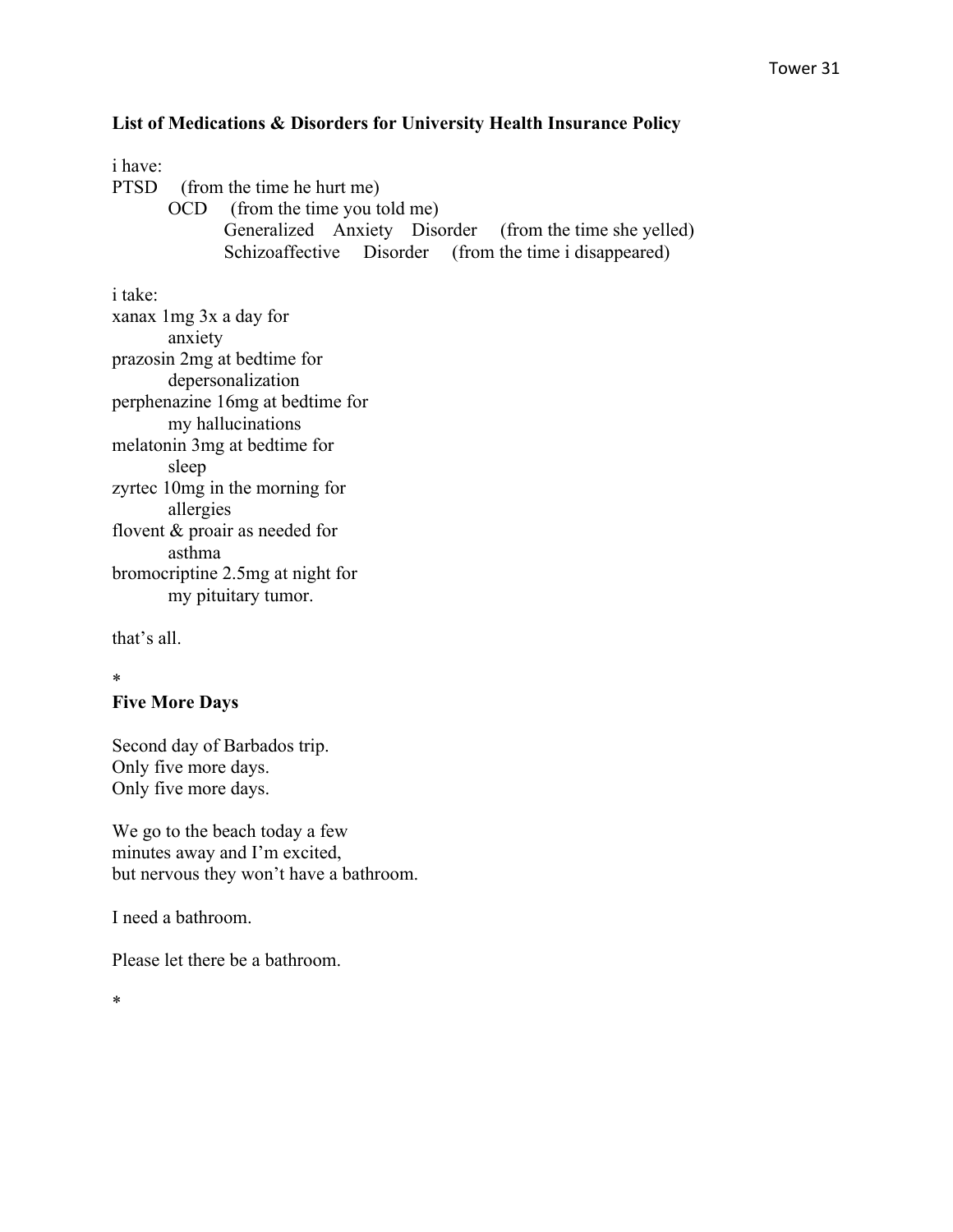#### **Your Money, Roommate**

Don't worry, I'm not going to touch your money, honey, as much as I want to feel its ripeness down my back, as much as I want to overspend, as much as I want to feel something.

\*

### **The Bitch**

I listened to the bitchy woman from Canada talk with us, telling us we couldn't be there, calling us *Americans* who always consume everything. I listened to her rant, for what seemed like hours, until we were forced to move away.

\*

#### **We chatted with the fishermen**

who had caught a stingray, and it was teeny -tiny, or maybe medium -sized (about), but we (except for Julia) watched them cut it up to eat later on. They made strokes at the wings; it's the only part they eat.

That was one of the only times when I wasn't apart, when my anxiety receded, watching them slice that knife up and down, backwards and forwards.

\*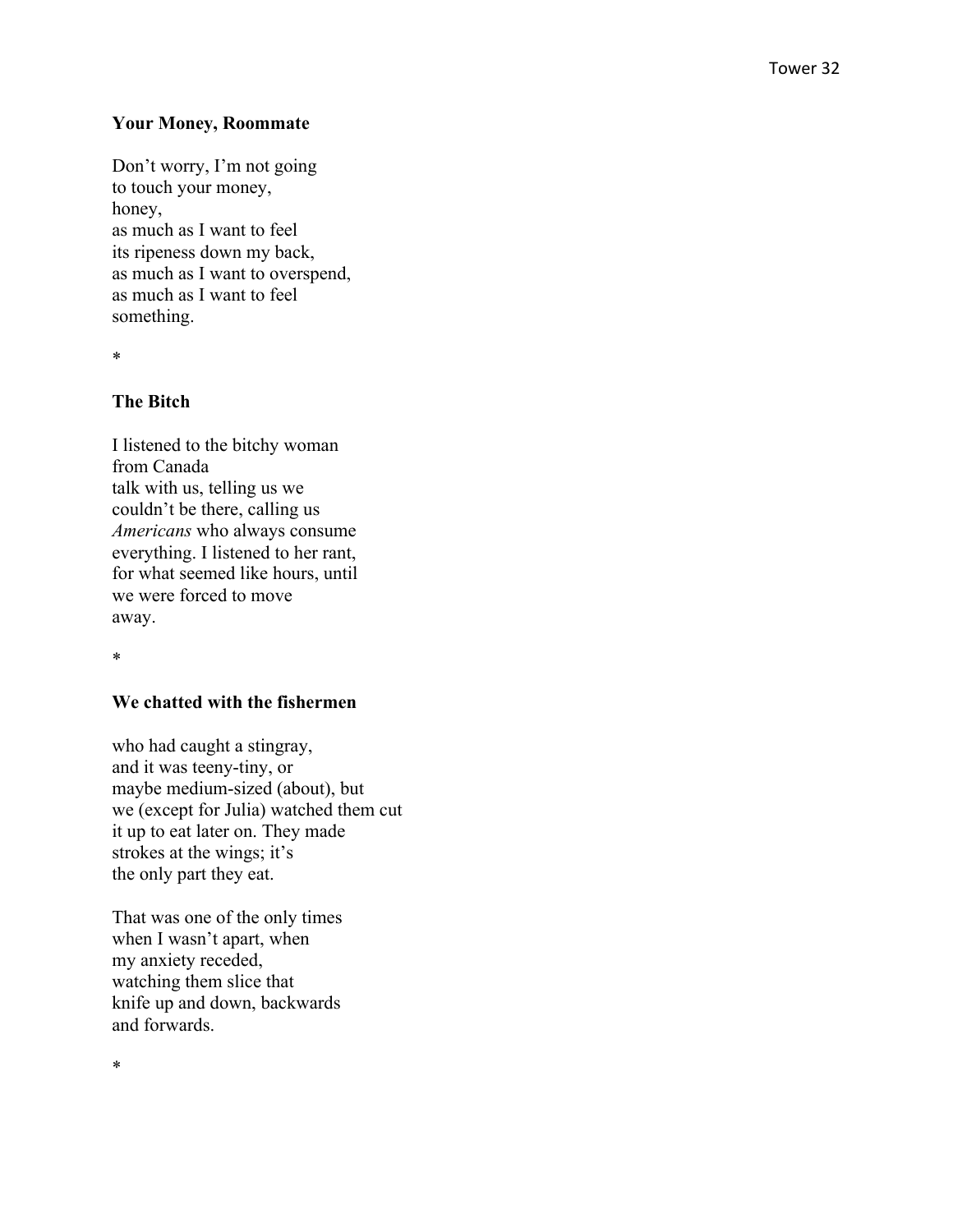#### **God/Religion in Barbados**

I wish, like them, I could: ignore the gravel, let in the sun. But life is like dying, and I'm too scared.

God's love only works on those who aren't suffering as much as I am.

\*

#### **Grace Number Two**

Grace, not my roommate, but the other Grace, was very annoying. I felt bad for her, though. She didn't know how to socialize. She kept saying, "This is my birthday present and it's the best birthday present ever!" but no one even liked her. Should I be mad at other s or just mad at myself?

\*

#### **the ocean**

oceans collide the view is a blue & pink pony dancing i like it so much i could drown in it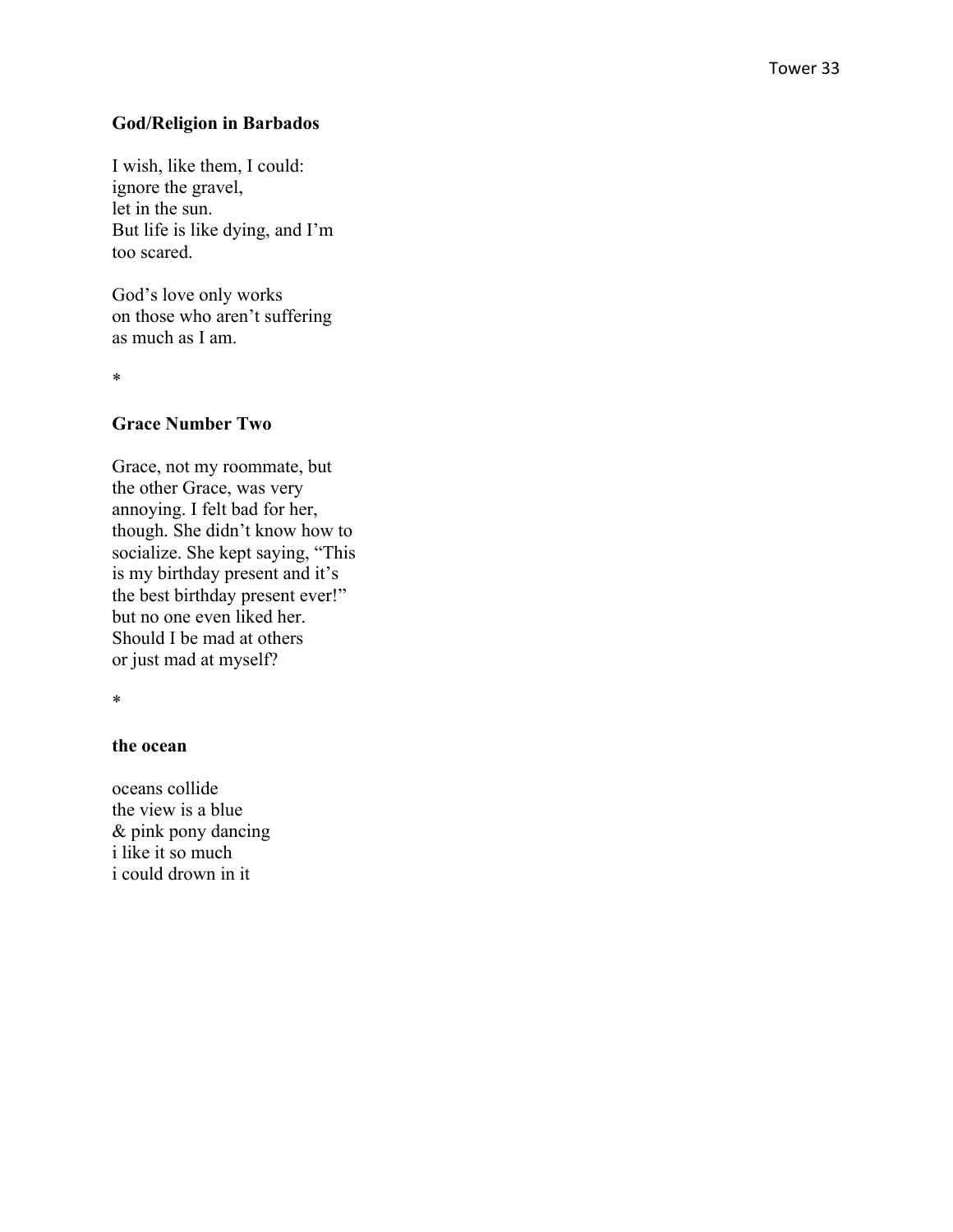## **PART IV: KILL M.I.**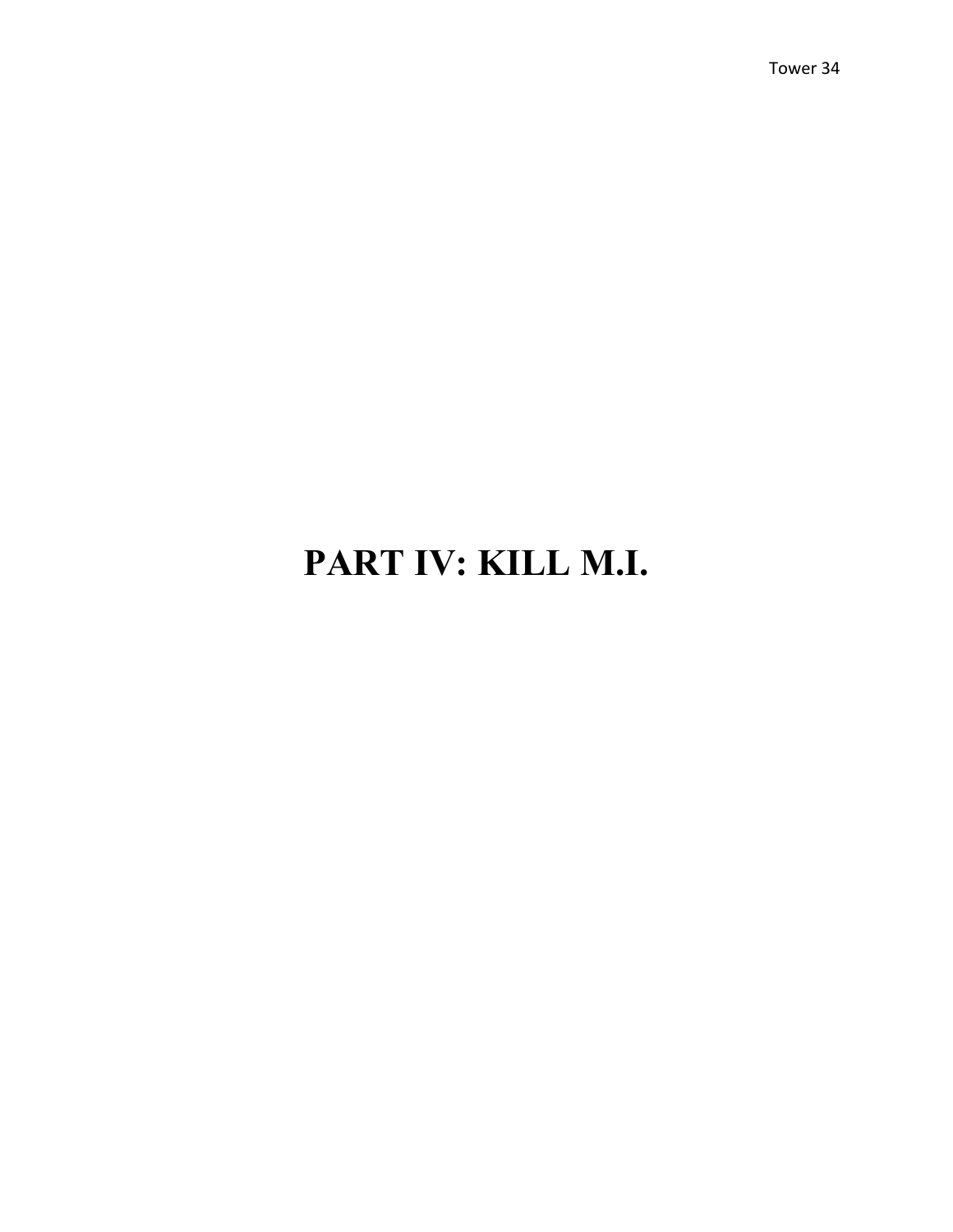#### **I**

I'm feeling better now. You don't have to worry anymore. I know the dandelions are a mess, they're all moldy and the vase is probably ruined. I wasn't feeling well. They went to waste.

I'm feeling better now, though. Can you make it stop? She came to me the other night, crying. Her figure standing above my bed, first hallucination in weeks. They're like dough. Moldable. I can mold them into whatever I'd like. Only sometimes.

Sometimes I feel pretty. But mostly my messy Bessie bun is tied up, like the Ferris wheel was tied up with duct tape. I'm not safe. Ever. Sometimes I don't put antibacterial cream on after cutting. She came to me the other night.

During my shamanic journeying. I said hi. We exchanged glances and a kiss. I miss her. I'm not well. Can it please continue? It's the only way I know how to function. Like a button on the TV

remote, I'm unwired. Sometimes too wired, typing away until my fingertips bleed. And I like the blood. They came to me in the shower. Scratched my chest, deep. I couldn't sleep that night, or maybe I slept deeply?

She came to me and I was scared. Wired, I like being scared. I hate horror. She came to me when I was like that. Bare. Naked. Masturbating.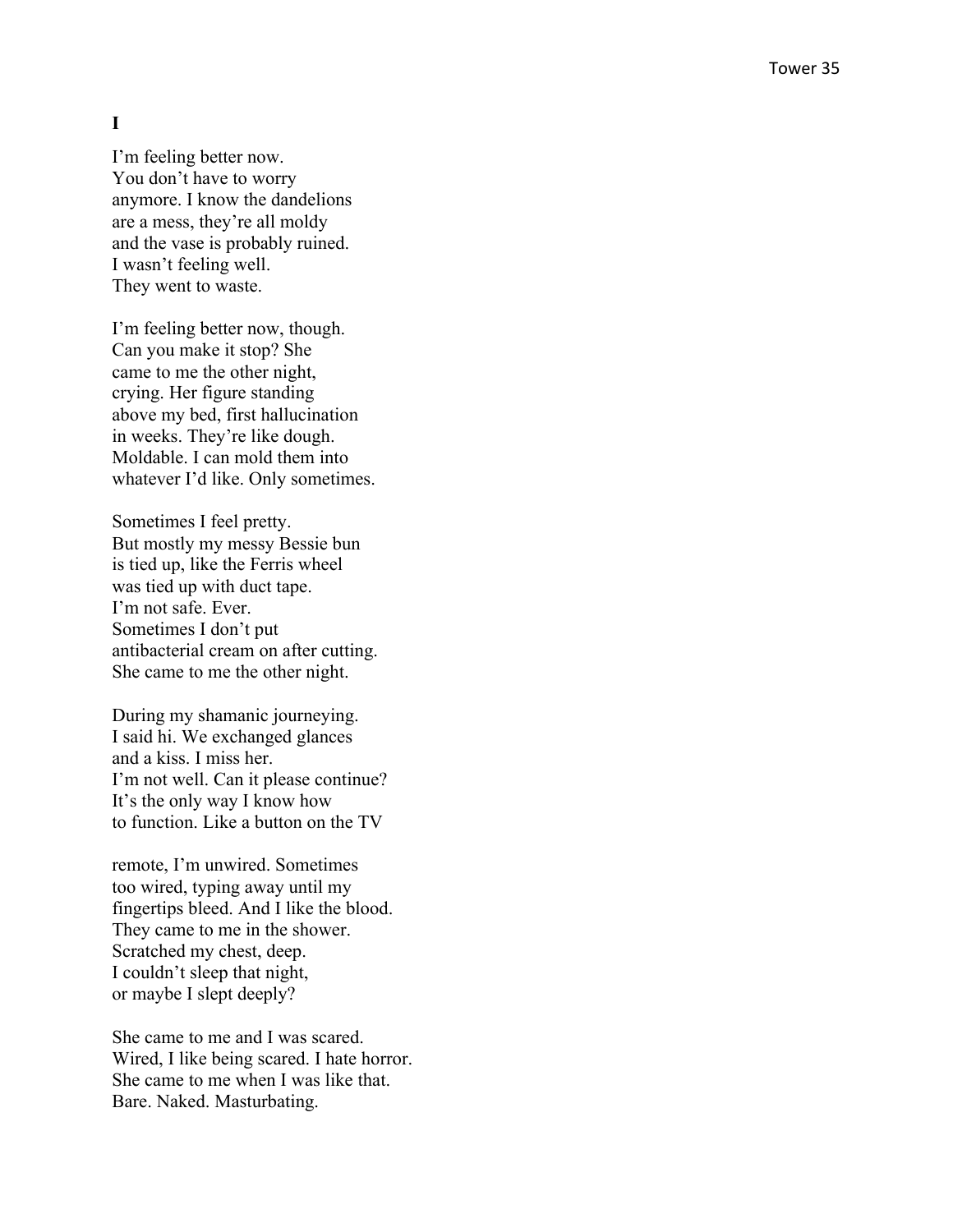The towel's hanging up and I always think it's a ghost. Can I see ghosts

or are they all hallucinations? I want them to stop, to keep going, go, go, go. I'm nothing without them. My bun's a mess. Do I

look pretty enough yet? She came to me last night. Sat on my chest. Said don't talk. I rarely talk. I talk when I have something important to say.

She came to me last night. She came on me? No, that happened when I was two

or three. See that tree over there? That's called nature. It's sentient. Unlike me. It called up and said "you're doomed." I told it to go fuck itself.

I feel angry, punched the bed until I turned tomato. And I can pretend I'm people and I feel myself shapeshifting into them. Is that normal?

When she came to me, I screamed. Bashed my head into the bookcase in the hallway. But, hey, don't worry. I won't do anything stupid. I won't cut deep, I won't kill myself, punch myself. She came back and I want it all to go. They came back and I want them to stay.

I'm a paper cut flowing blood from my chakras (blocked, gush out) and I can't ever hold a napkin over it it has to flow.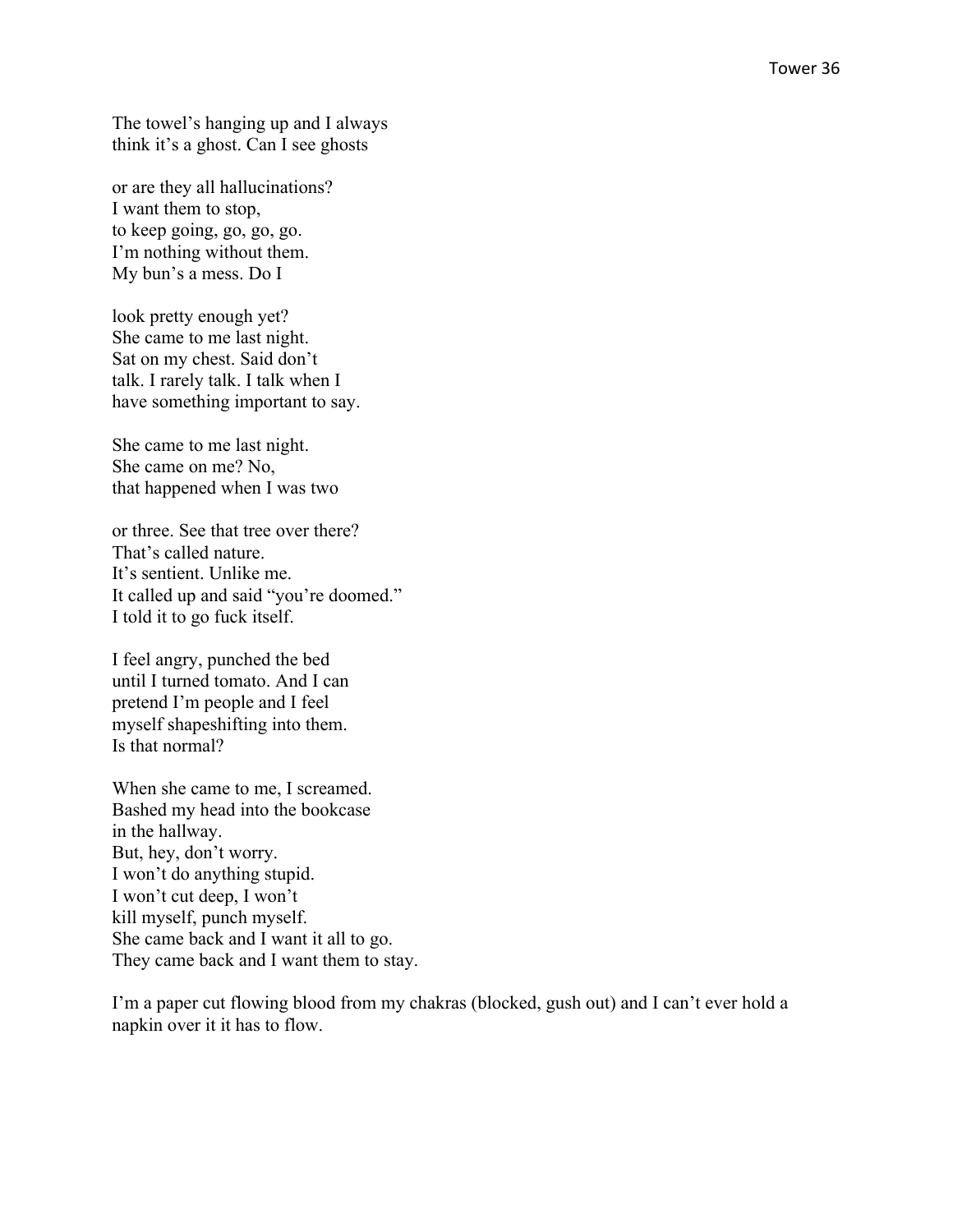#### **xanax**

writing to stay alive, i take a xanax. i am abyss, i am nothingness. i take what i can from people i know, and turn it into everything possible, which turns out to just be nothing at all. i am a childless mother, weeping for sanity. i want everything, but nothing is returned to me. i don't really want everything, i just want enough. i am enough, but only sometimes.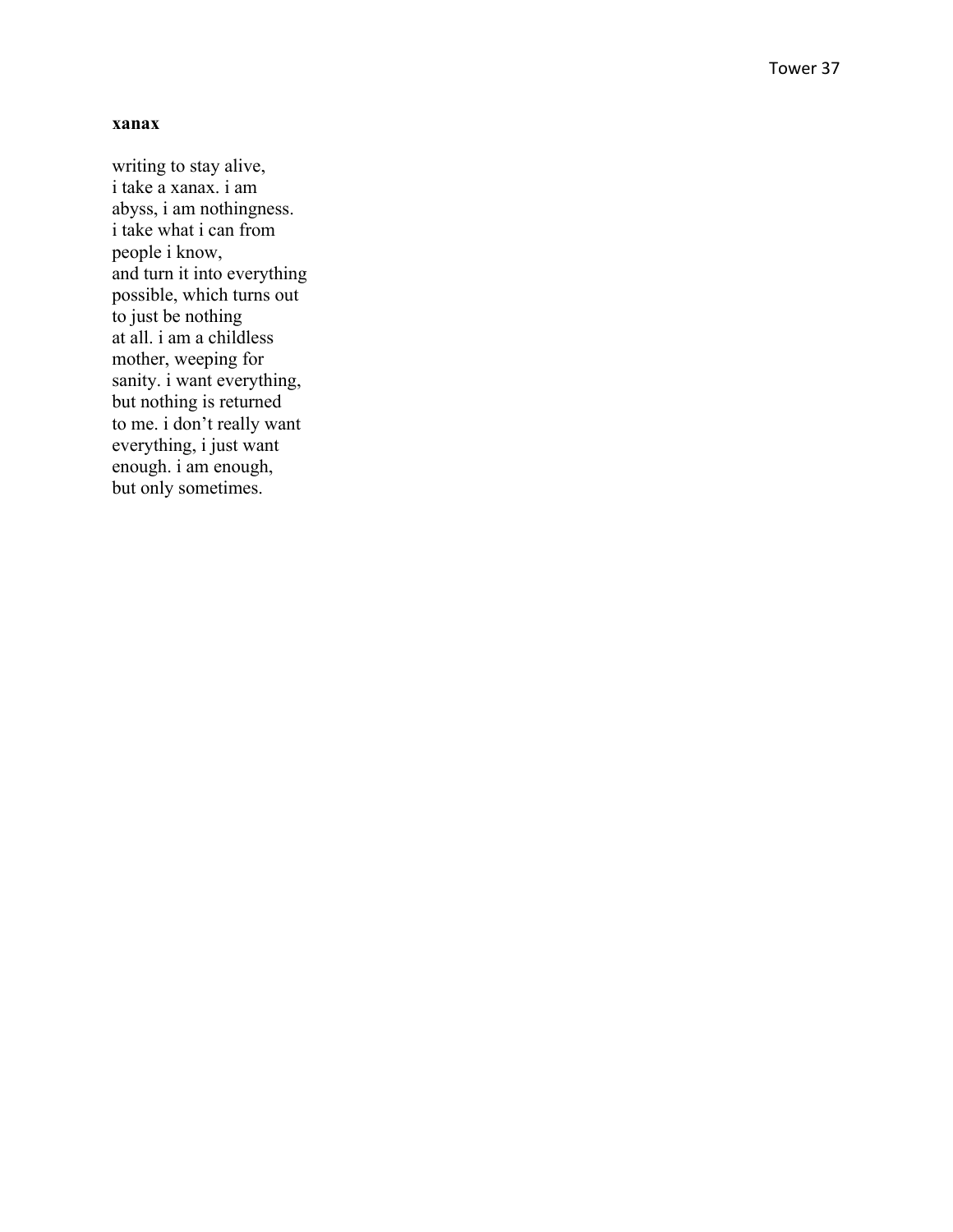#### **This is One Mile #234**

*After Eduardo C. Corral*

"This is one mile," she said to two-year-old

me, as I sat in the backseat wearing nothing but my heart and a seatbelt. I couldn't tell

how long it was. I couldn't tell time. I could only tell that she

was taking me

to NH to buy her cigarettes and I'd be given some candy if I was good enough.

*This is one mile*,

I thought.

But I hadn't yet thought about how I would tell her that \*\*\*\*\*\* peed on me, on my stomach

to be exact, but it was white pee,

so it was so different to me. I forgot how it tasted, if I tasted it, even.

It was all a bad dream.

This is one mile long and I am one mile too short. I can't

stand up to the bad guys and they ruin my life forever and ever. *I run away from him next time*,

I reasoned with myself.

But I wouldn't. I couldn't. This is one mile and I am too short to run a mile, too innocent, too broken, too chained, too un-free.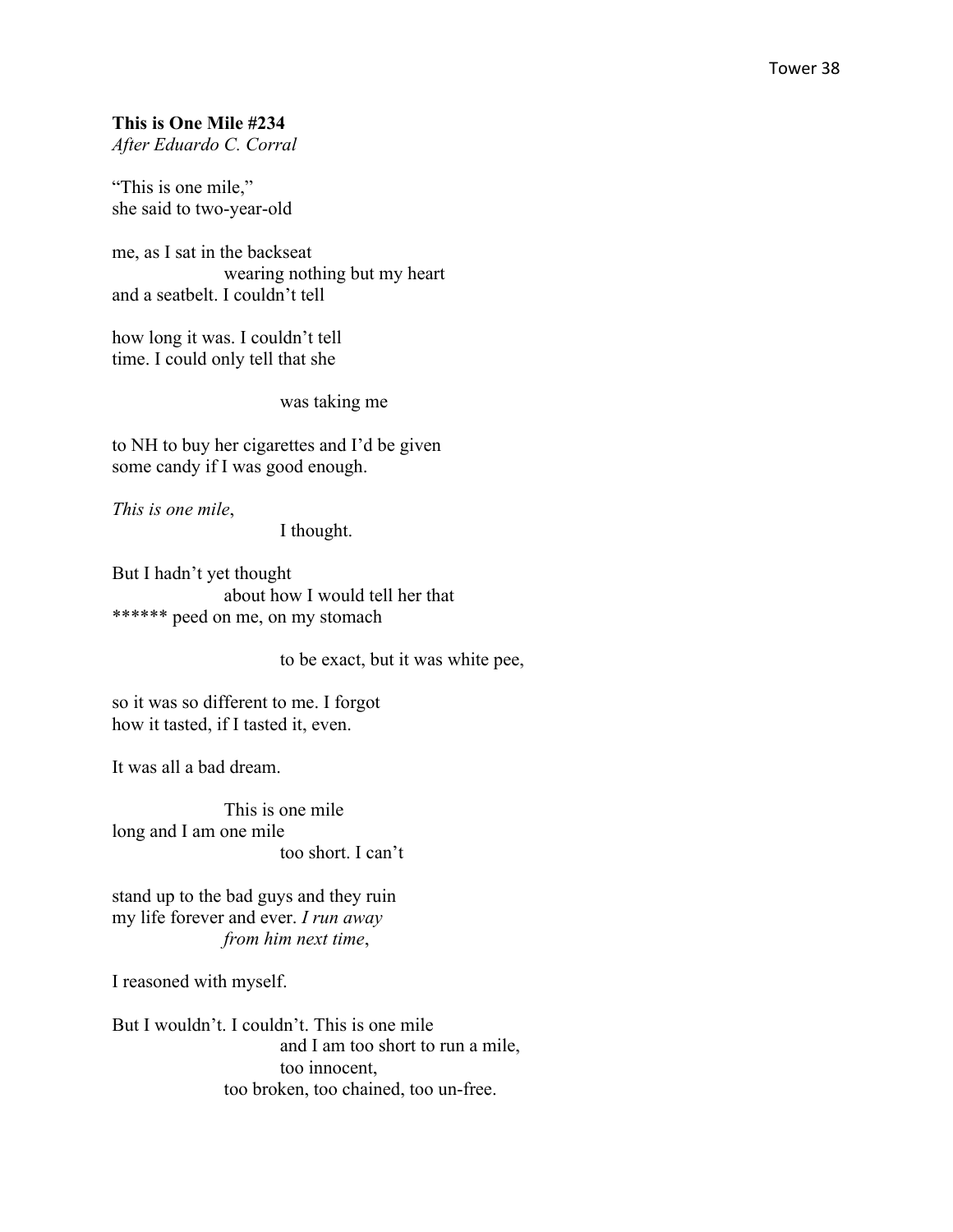## **Depression**

I sit in depression, lurk in depression, bask in depression.

I sit on my bed and count the fur particles on the sheets from my cat.

Now I sit back and count the number of bread crumbs on my floor. Where do they lead?

Nowhere.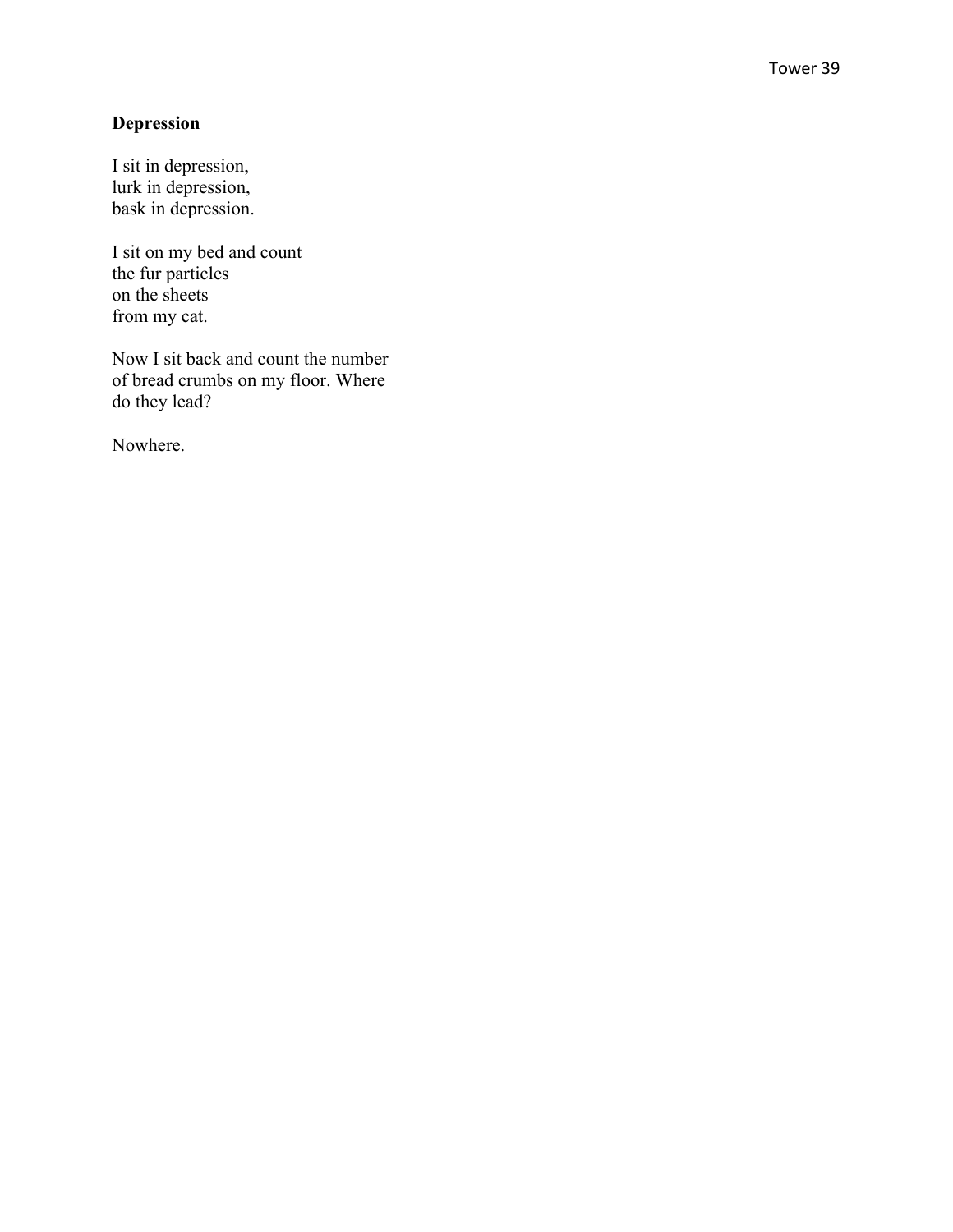#### **Assembly of Mental & Physical Illness**

I assembled my soul into a piece of woodwork, then told illness to carve into me, like a tattoo.

I told my mental illness to take me and screw me over until I cried; I like myself when I cry because I can't stop. And I like crying because it's mental illness and it's pretty and beautiful, cliché, like the world.

I take myself and fly up over in the sky in an air ship. I take myself and cross the bridge into heaven, or the afterlife, or the wiccan summerland, something I can't tell if I'll ever pass into.

Maybe I'm immortal.

But I take bullets in my head, like this brain tumor, but it's not pretty like mental illness—not pretty, because a tumor's physical. I can't afford physical. Touch. Sense. Which remedies will work? Crying doesn't help. A pill, maybe?

I want illnesses to eat me up inside until I can't work, can't ever get off disability.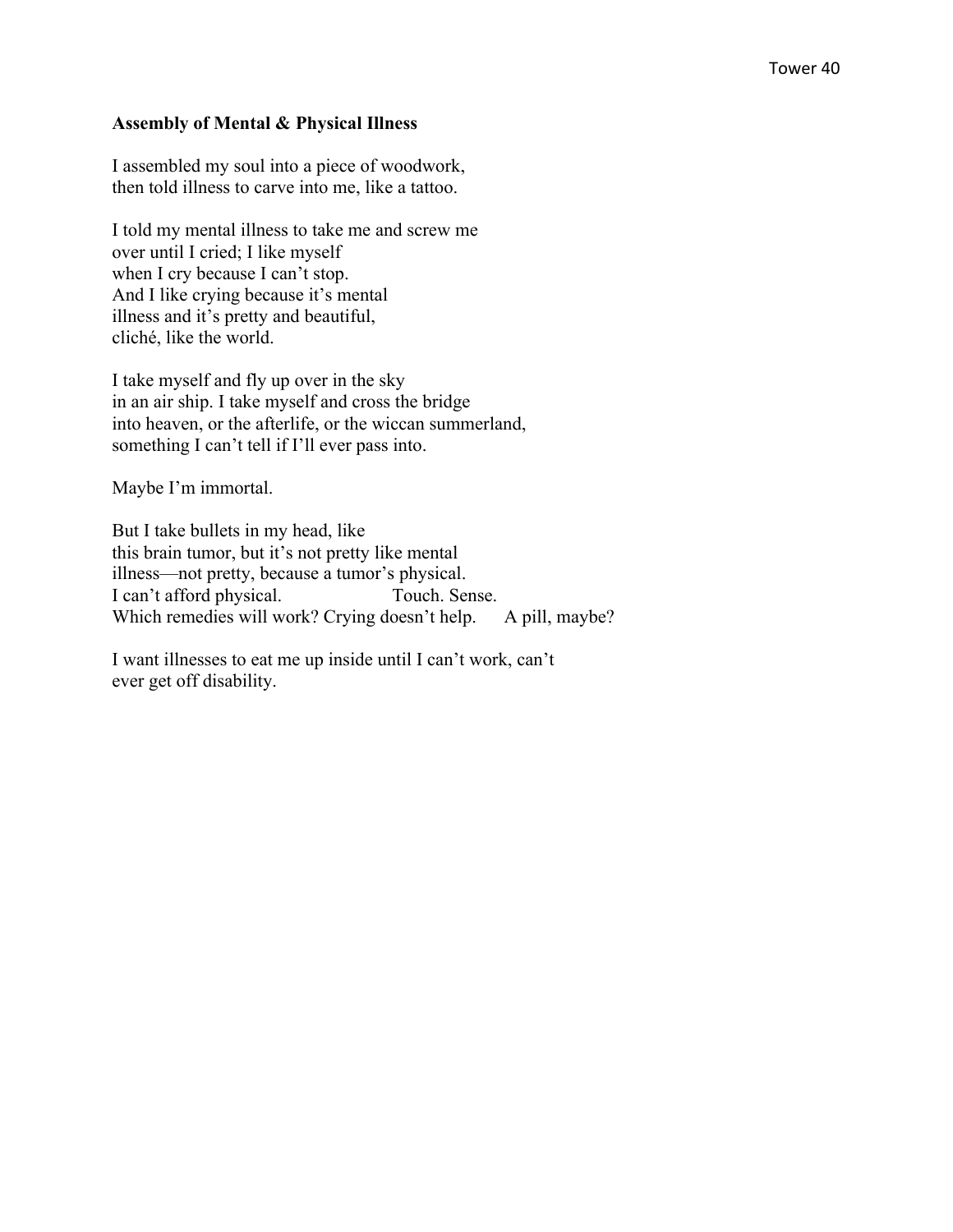#### **I Am Gone Now**

I take your ring and eat it up. I hold nothing back; the ring's edges form protruding marks upon my veins and I am left secreting pure blood during the day, during the nighttime. I am mental.

I am illness. I want nothing of this love, this sticking two fingers down my throat, this eating a ring just to feel, this bringing you down to your knees begging *please please*. I want nothing of that.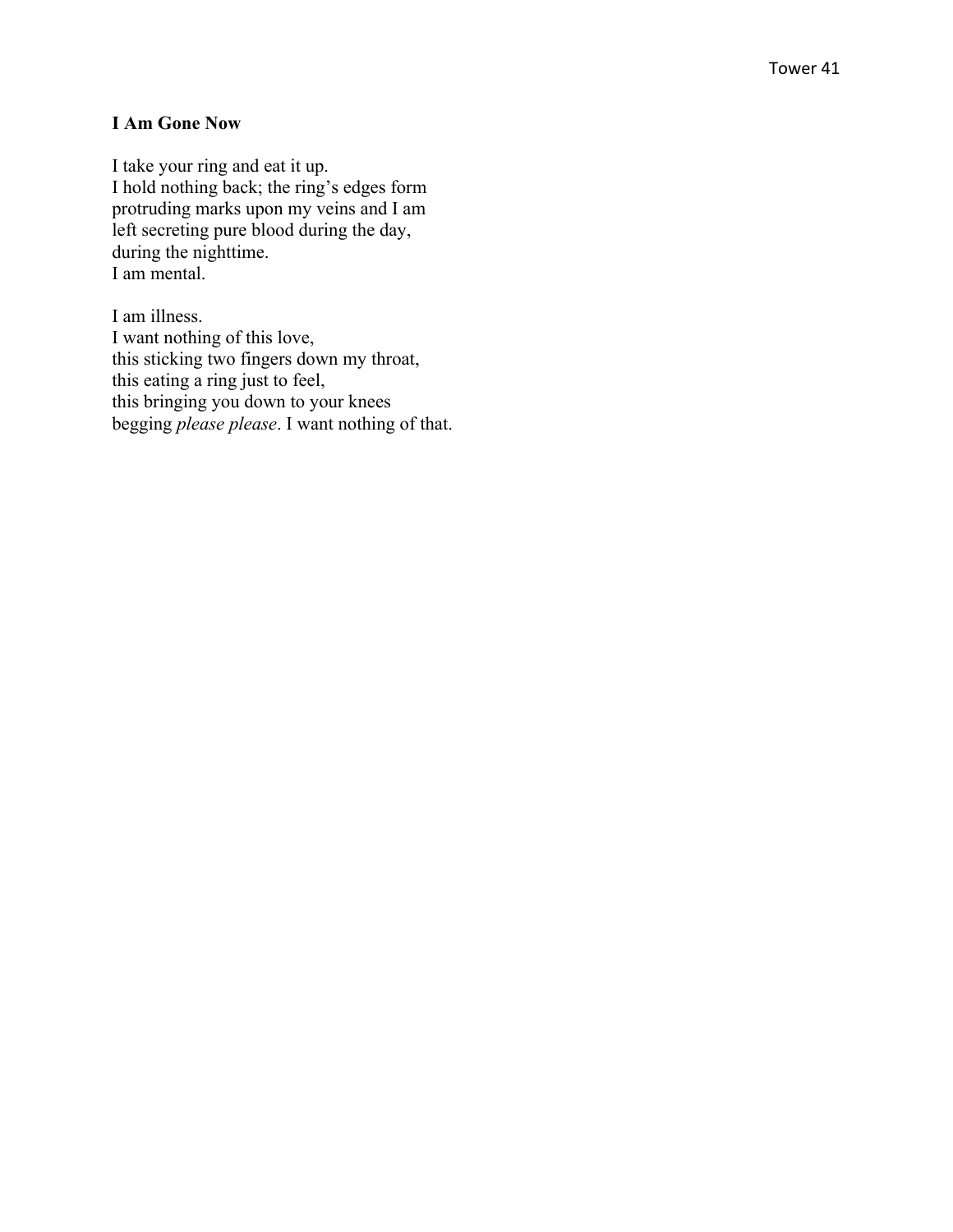## **Some Days**

Sometimes the days are too short, sometimes too long.

Sometimes I need you like needing to get hit by a passing car, and sometimes I don't, just wanting to be in your arms. Some days I

love the summer warmth and other days I hate its heat. It gives me heatstroke in my heart. It gives me a backbone

I can't pretend to have. It gives me nothing I can't take back, nothing I can be remembered by.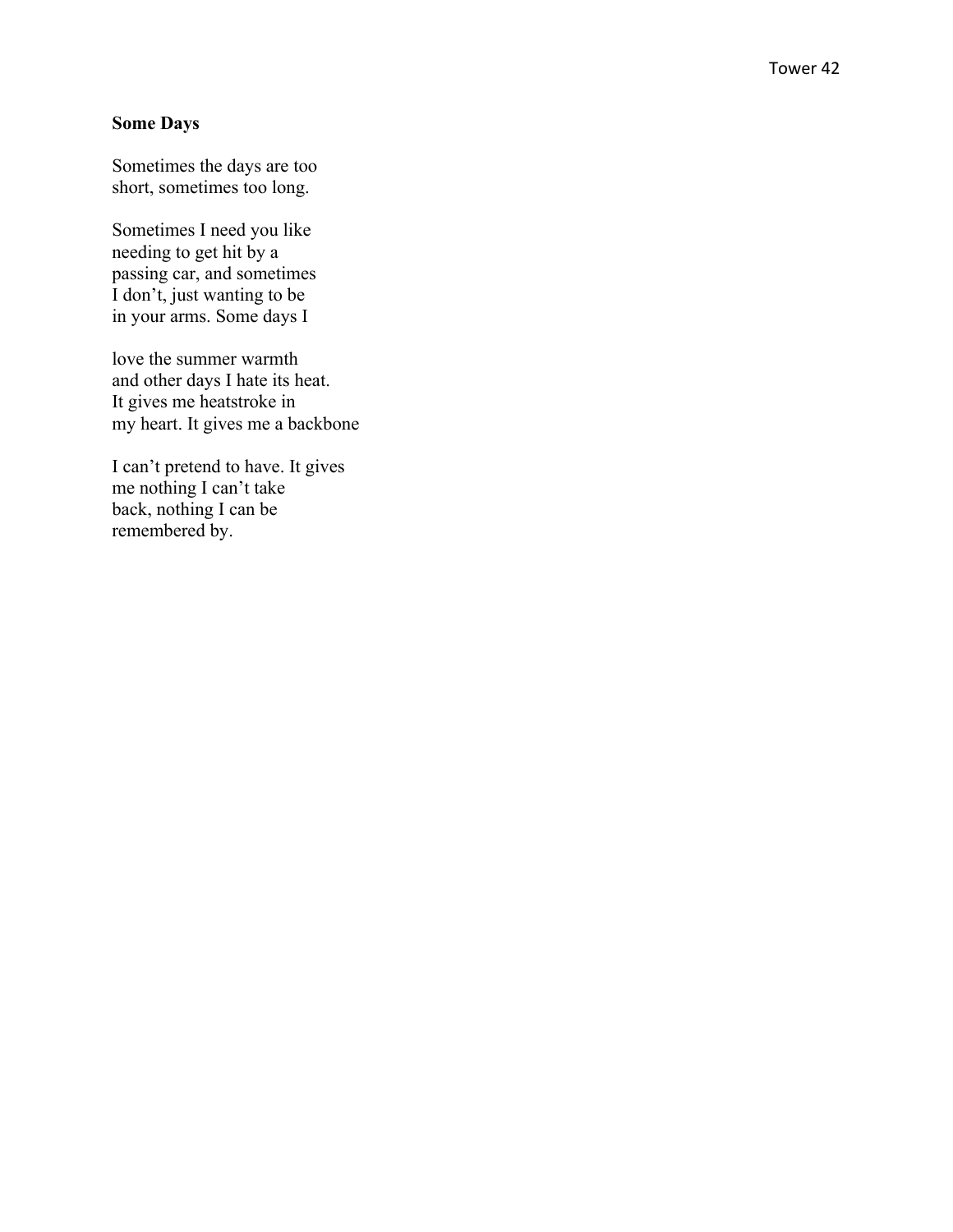#### **Anti -Self**

I am yellow butterflies. I take what I gather

from each instance, and plenty is returned

to me. I am foxes mating in the wild. I like what I do,

and I do it well. I am happiness overflowing, joyfulness

in abundance. I fill up each gap with holy water. I take each

crevice, each downfall, and turn it to gold.

I am yellow butterflies. I will never cease to be.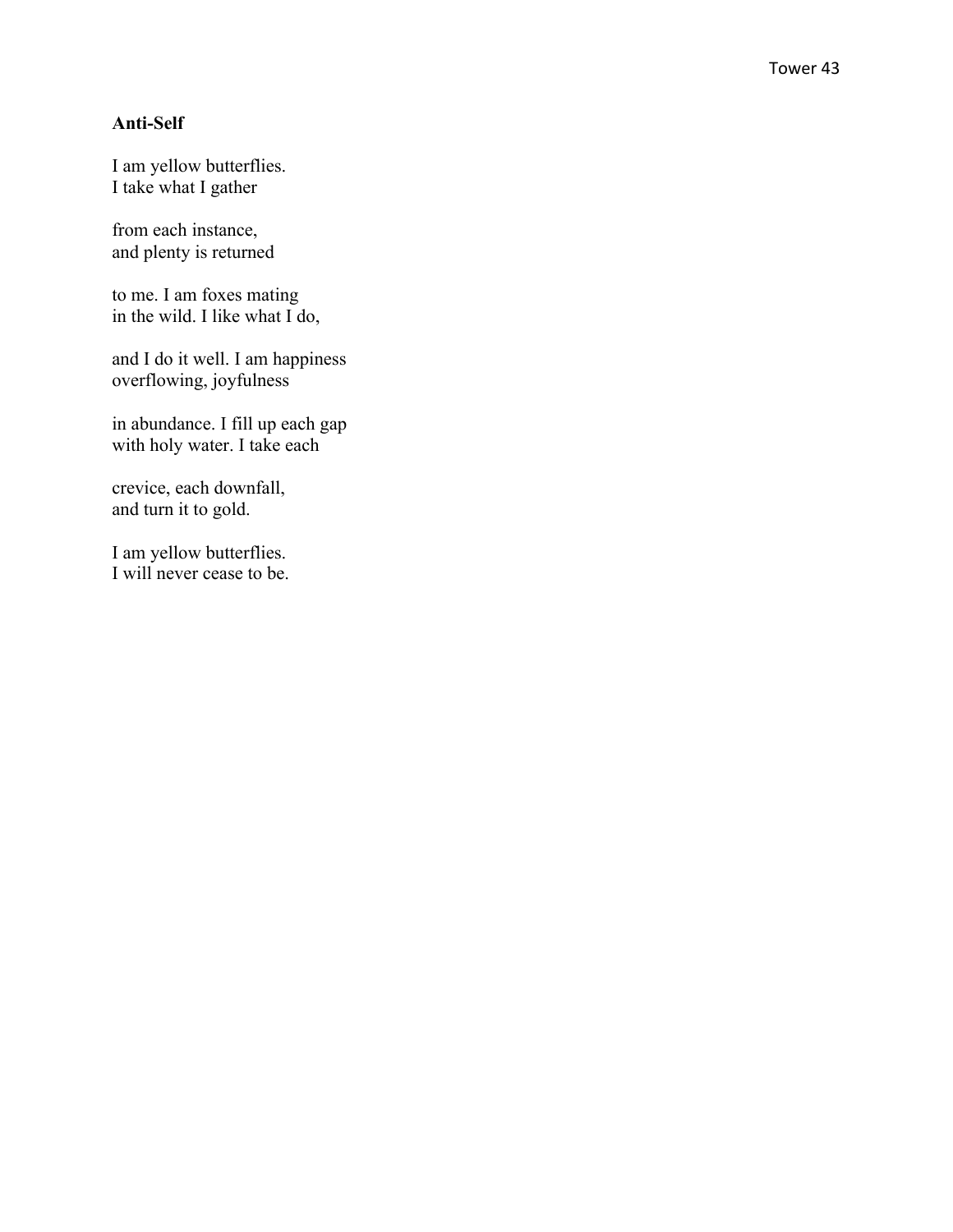#### **Okay**

Is there anything other than a love song? She takes her words and scratches me deeply. I don't know how to feel. Am I a white raven? Something out of order, something mistaken? Something mistaken—no, something forgotten—no, I take what I can get from her then I leave the rest alone. She deserves to live in peace. The afterlife means nothing to me. I just want her life to be okay. I just want my life to be okay.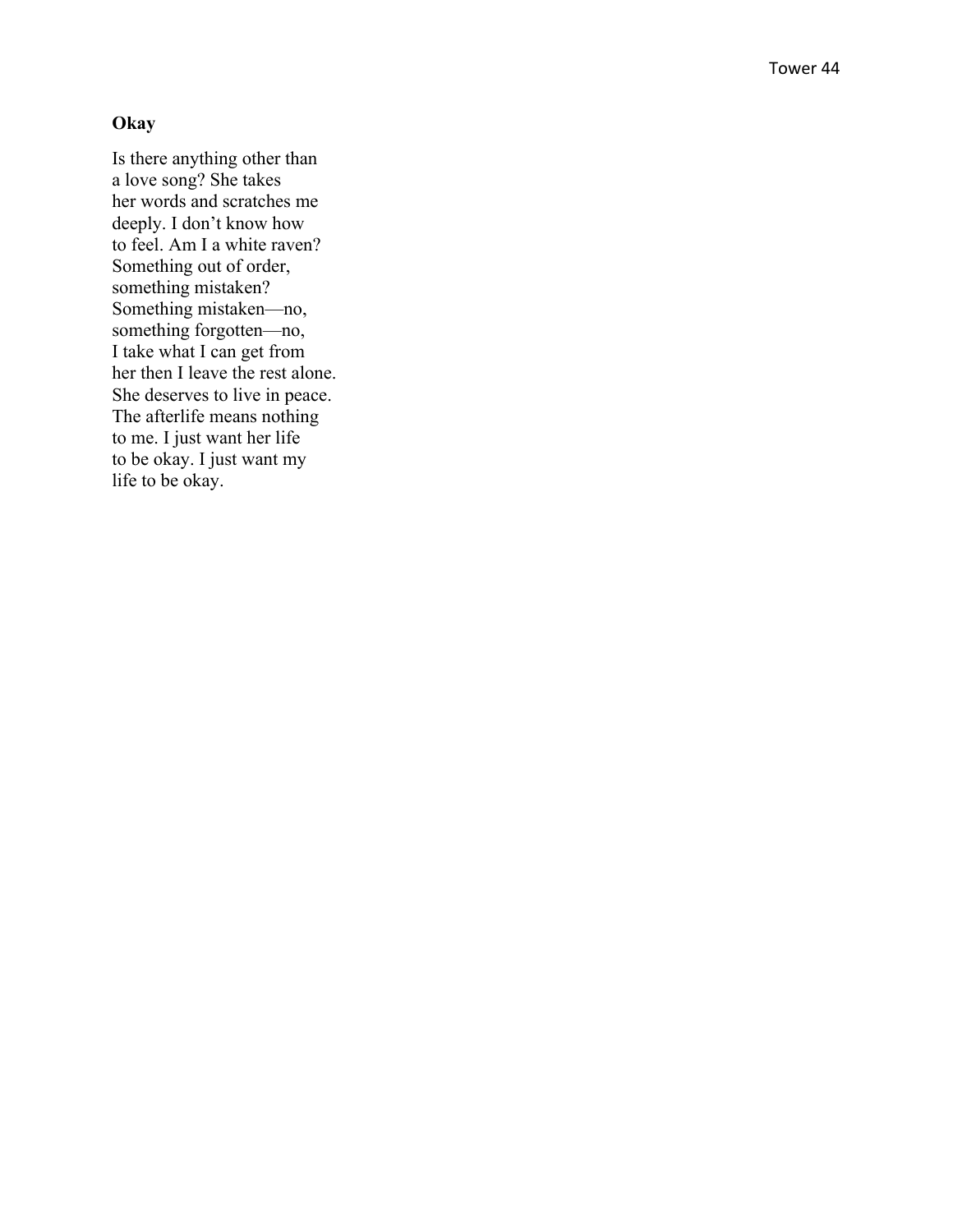## **Healing**

My poetry is like an ocean, overflowing into my home by the ocean, or something like that—

I use poetry to heal. Therapy as poetry or poetry as therapy, I can't remember which one.

It takes a lot to heal. I am an ocean overflowing with healing stuffs, and I grab it all and poetry comes to me easily, so that I can be

cured, of everything, of it all.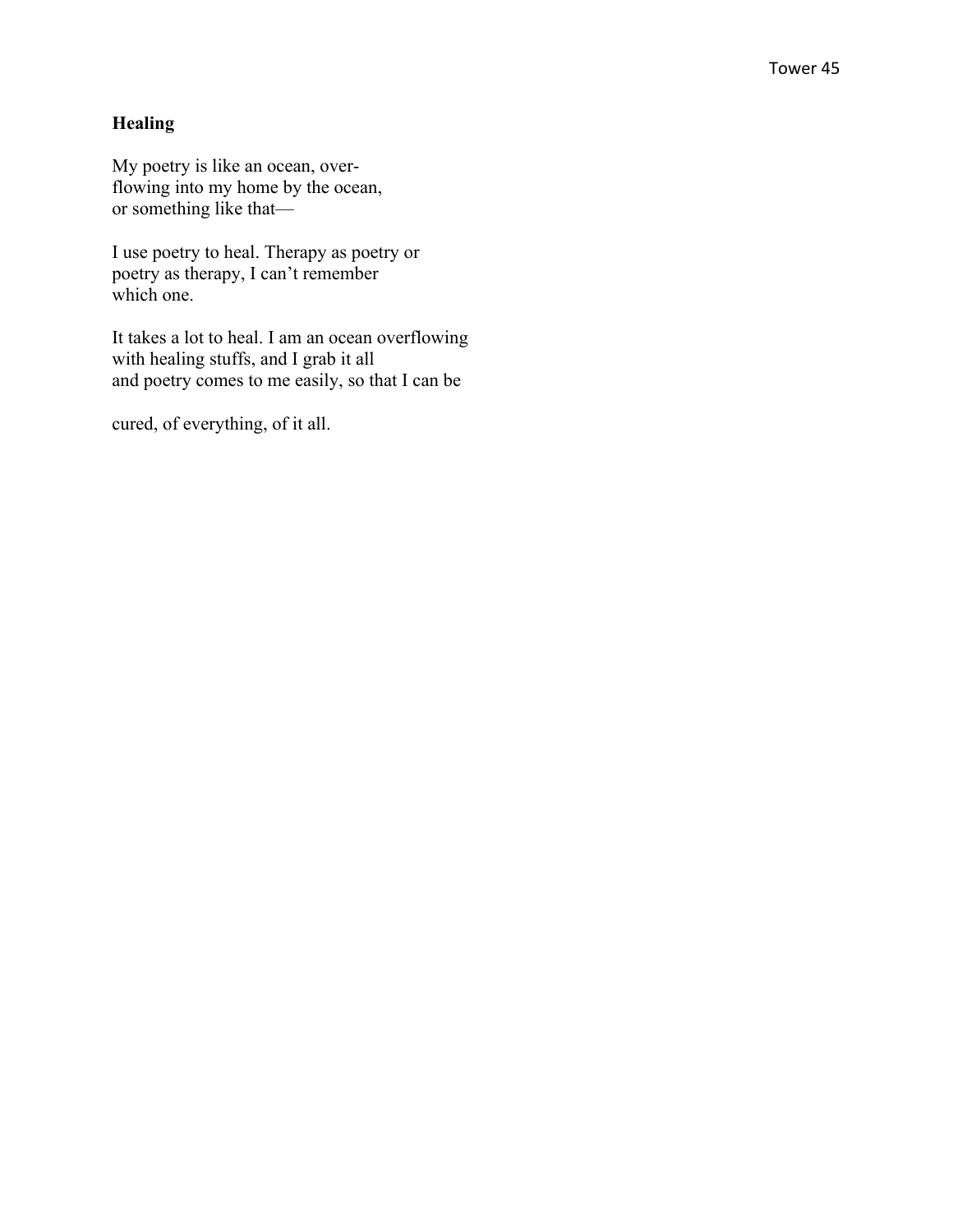### **Soon I**

Soon I'll be old. The feathers escape me up a chimney chute and I am left alone. What are the feathers, you ask? Well, you're smart, figure it out for yourself. Soon I'll be dead. What happens? The trees talk to me and tell me nothing will come of it. I will be soil. I will be grass. I will be me, all over again.